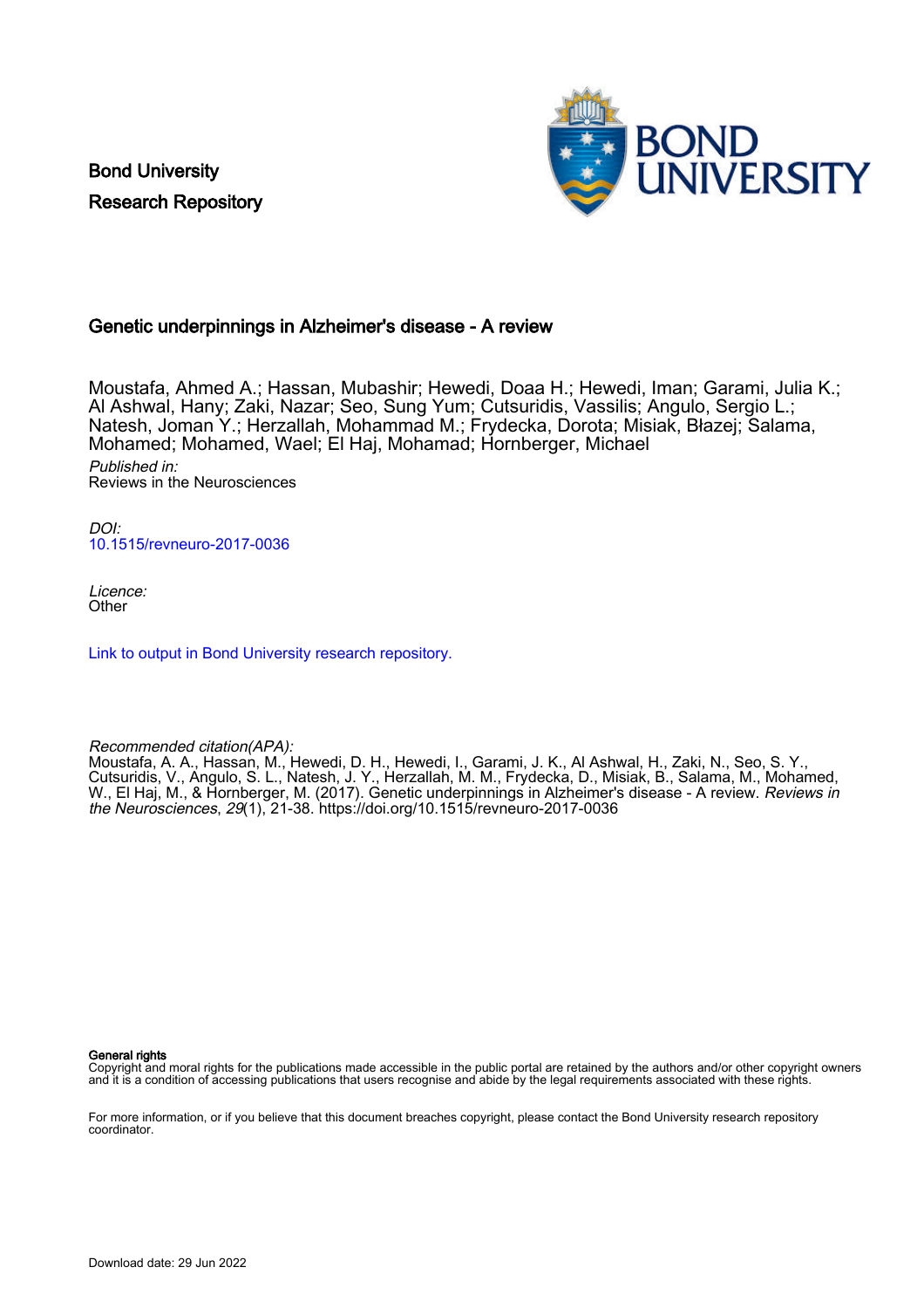**Genetic Underpinnings in Alzheimer's disease – a review**

**Moustafa, A. A.\*1,2 Hassan, M.\*<sup>3</sup> , Hewedi, D.<sup>4</sup> , Garami, J.<sup>1</sup> , Alashwal, H<sup>5</sup> ., Zaki, N.<sup>5</sup> , Seo, S.Y<sup>3</sup> .,**  Cutsuridis, V.<sup>6</sup>, Angulo, S. L.<sup>7</sup>, Hewedi, E.<sup>8</sup>, Natesh, J. Y.<sup>9,10</sup>, Herzallah, M. M.<sup>9,10</sup>, Frydecka, **D.,<sup>11</sup>, Misiak, B.<sup>12</sup> , Mohamed Salama<sup>13</sup> , Wael Mohamed14,15 , Mohamad El Haj<sup>16</sup> ,** 

**Hornbeger, M.17,18**

<sup>1</sup>School of Social Sciences and psychology  $\&$  <sup>2</sup> MARCS Institute for Brain and Behaviour, Western Sydney University, Sydney, New South Wales, Australia.

<sup>3</sup>Department of Biology, College of Natural Sciences, Kongju National University, Gongju, 314-701, Republic of Korea & Institute of Molecular Science and Bioinformatics, Lahore, Pakistan.

<sup>4</sup>Psychogeriatric Research Center, Institute of Psychiatry, Faculty of Medicine, Ain Shams University, Cairo, Egypt.

<sup>5</sup> College of Information Technology, United Arab Emirates University, Al-Ain, 15551, UAE.

<sup>6</sup> Institute of Molecular Biology & Biotechnology, Foundation for Research and Technology Hellas (FORTH), Heraklion, Crete, Greece

<sup>7</sup>Departments of Physiology/Pharmacology, The Robert F. Furchgott Center for Neural and Behavioral Science, SUNY Downstate Medical Center, Brooklyn, NY, USA

<sup>8</sup> Department of Pathology, Faculty of Medicine, Ain Shams University, Cairo, Egypt

<sup>9</sup> Center for Molecular and behavioural Neuroscience, Rutgers University, Newark, NJ, USA

<sup>10</sup> Palestinian Neuroscience Initiative, Faculty of Medicine, Al-Quds University, Abu Dis, Jerusalem, Palestine

<sup>11</sup> Wroclaw Medical University, Department and Clinic of Psychiatry, Wroclaw, Poland

<sup>12</sup> Wroclaw Medical University, Department of Genetics, Wroclaw, Poland

 $13$  School of Medicine, Mansoura University, Mansoura, 35516, Egypt.

<sup>14</sup> International Islamic University Malaysia, Jalan Gombak, Selangor, 53100Malaysia

<sup>15</sup> Clinical Pharmacology Department, Menoufia Medical School, Menoufia University and American University in Cairo, 75419, Egypt.

<sup>16</sup> Univ. Lille, CNRS, CHU Lille, UMR 9193 - SCALab - Sciences Cognitive Sciences Affectives, F-59000 Lille, France.

<sup>17</sup> Norwich Medical School, University of East Anglia, Norwich, UK.

<sup>18</sup> Dementia and Complexity in Later Life, NHS Norfolk and Suffolk Foundation Trust, UK.

# **To whom correspondence should be addressed:**

Ahmed A. Moustafa,

School of Social Sciences and Psychology & Marcs Institute for Brain and Behaviour, Western

Sydney University, Sydney, NSW.

Email: [a.moustafa@westernsydney.edu.au](mailto:a.moustafa@westernsydney.edu.au)

\*Both authors contributed equally to this manuscript.

**Key words**: Alzheimer's disease, genetics, clinical implications, Amyloid beta, AChE, BChE, EOAD,

LOAD, APP, Presenilin, Immunotherapy, prevalence vs. penetrance of genes.

# **Acknowledgement:**

HA and NZ are funded by the United Arab Emirates University (CIT 31T085 Fund).

MH is funded by Alzheimer's Research UK and Wellcome Trust.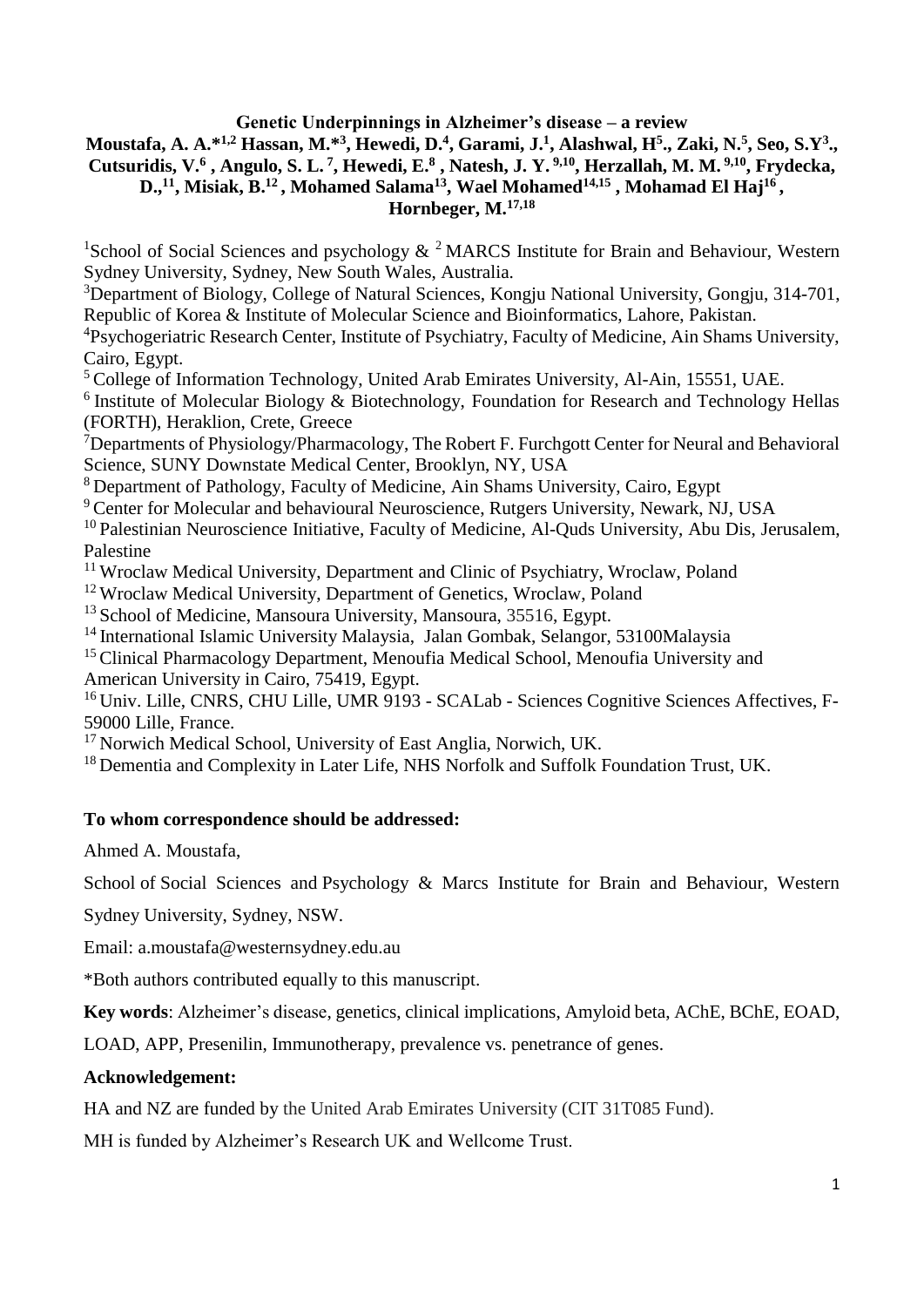# **Abbreviations**

AChE: Acetylcholinesterase, AD: Alzheimer`s disease, APP: Amyloid Precursor Protein, Apo E: Apolipoprotein E, Aβ: Amyloid beta, BChE: Buterylcholinesterase CSF: Cerebro Spinal Fluid, ERC: Entorhinal Cortex, EOAD: Early onset alzheimer disease, LOAD: Late onset alzheimer disease, MTL: Medial Temporal Lobe, NFT: Neuro Fibrillary Tangles, PSEN: Presenilin, SNP: Single nucleotide polymorphism,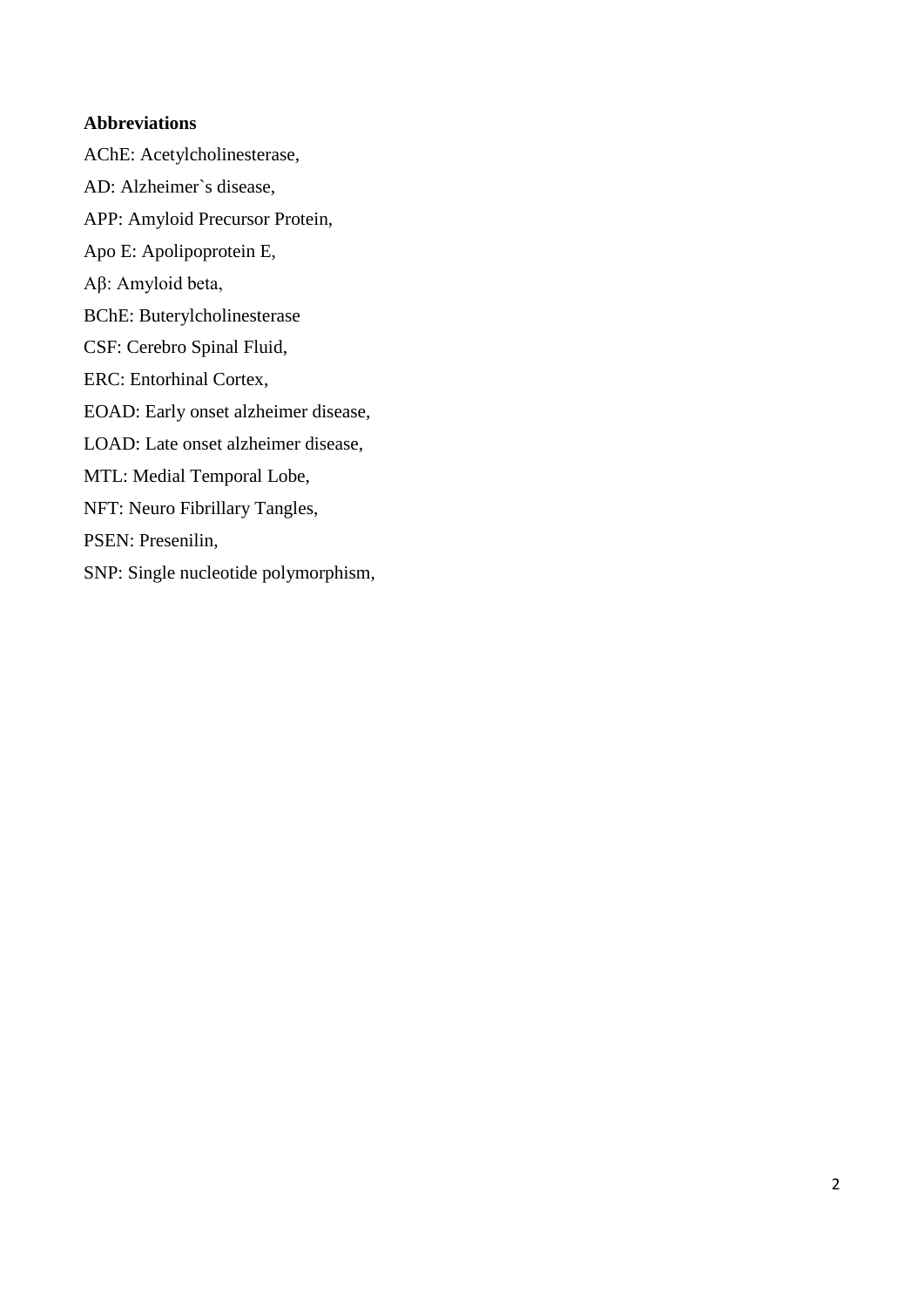#### **Abstract**

In this review, we discuss the genetic etiologies of Alzheimer's disease (AD). Further, we review genetic links to protein signaling pathways as novel pharmacological targets to treat AD. Moreover, we also discuss the clumps of AD mediated genes according to their single nucleotide polymorphism mutations. Rigorous data mining approaches justified the significant role of genes in AD prevalence. Pedigree analysis and twin studies suggest that genetic components are part of the etiology, rather than only being risk factors for AD. The first autosomal dominant mutation in amyloid precursor protein (*APP*) gene was described in 1991. Later, AD was also associated with mutated early-onset (Presenilin1/2, *PSEN1/2* and *APP*) and late-onset (Apolipoprotein E, *ApoE*) genes. Genome-wide association and linkage analysis studies with identified multiple genomic areas have implications for the treatment of AD. We conclude this review with future directions and clinical implications of genetic research in AD.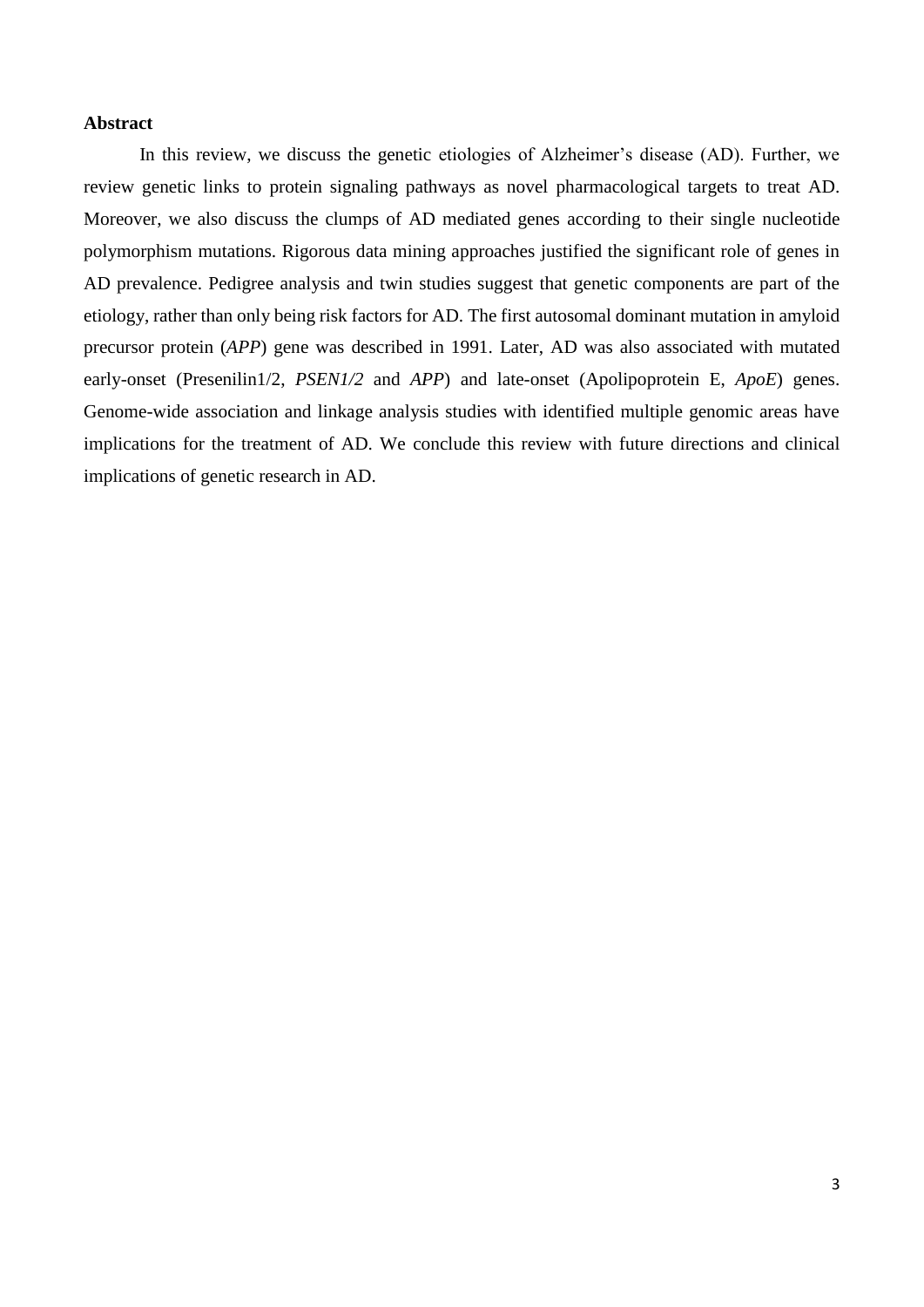#### **1- Introduction**

## **Alzheimer's disease**

Alzheimer's disease (AD) is the most common form of dementia. Age is the strongest risk factor for AD. The projected growth of elderly population (65 years and older) worldwide means that AD cases will increase by 15-25% by 2050 [\(Alzheimer's\\_Association, 2014\)](#page-24-0). If no preventive or curative measures are available, this growing number of elderly will pose a huge burden on our societies with AD patients to triple by the mid of the  $21<sup>st</sup>$  century [\(Brookmeyer, Johnson, Ziegler-](#page-24-1)[Graham, & Arrighi, 2007\)](#page-24-1). Indeed, the cost of AD is currently estimated to be \$100 billion per year in the United States; \$26 and \$7 billion of which account for lost productivity of caregivers and for longterm health care, respectively. Therefore, there is an urgent need to develop better diagnostic, management and treatment options for patients to allow delaying or preventing disability; hence, reduce the financial and emotional costs associated with AD [\(Bastin & Salmon, 2014\)](#page-24-2).

Current early identification and diagnosis of AD is strongly focused on clinical features such as memory loss, which can be accompanied by a complex array of other cognitive and behavioral symptoms. These clinical features have been related to the onset and spread of underlying amyloid and tau pathology in AD in the brain. Although, the substantial advances made over the years have identified that amyloid and tau pathology are the potential cause of AD, the sequence of events that lead to neuronal loss or dysfunction in dementia are still unclear. An understanding of these underlying mechanisms will form the basis for devising better strategies for diagnosis, prevention, and treatment [\(Lippa et al., 2000\)](#page-27-0). Indeed, in particular, genetic risk factors have been little taken into account so far at the clinical level, which have a great potential to reduce risk or even delay the onset of AD. In this article, we review the literature on the underlying genetic underpinnings of AD. We hope that this will inform new clinical approaches to take this information into account.

AD is characterized by the formation of senile plaques and neurofibrillary tangles. The senile plaque core consists primarily of the 4 kDa amyloid β (Aβ) peptide, which is derived from the amyloid precursor protein (APP) through proteolytic processing by recently identified proteases β and gamma (γ)-secretases. The Aβ peptides of 40 and 42 residues are normally present in the brain, CSF and plasma of normal individuals and are constitutively secreted from cultured cells, suggesting that these peptides do not intrinsically cause AD. However, the levels of Aβ42, the major species of Aβ deposited in AD brain, are increased by all identified mutations linked to familial AD. Recent studies have shown that in conventional sporadic AD, as in familial AD, there are genetic determinants that result in an increase in levels of Aβ42 in the plasma. Therefore, taking family history and other genetic factors into account, high plasma Aβ levels may serve as a useful diagnostic marker for predisposition to AD.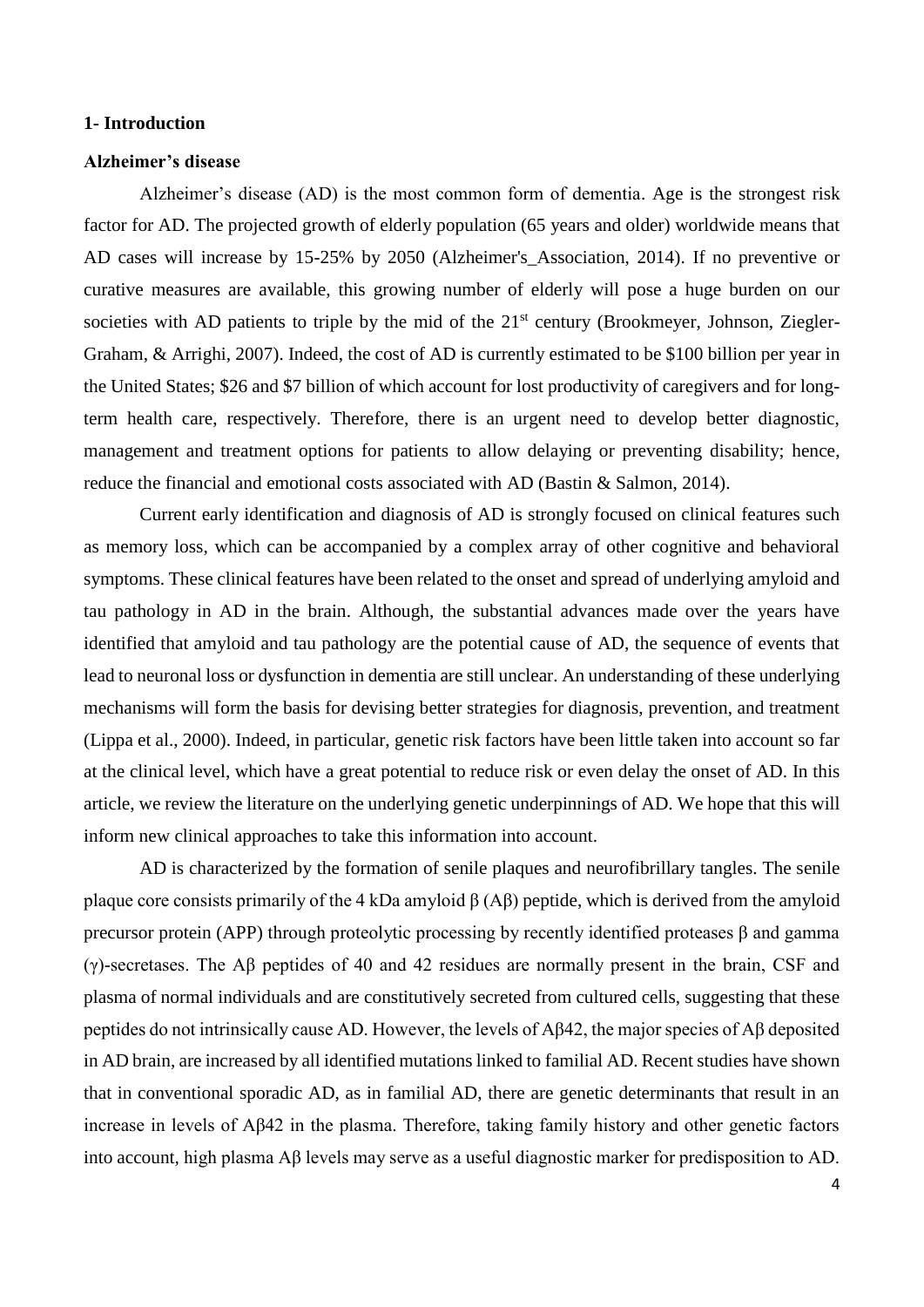Evidence suggests that AD is caused by the deposition of Aβ42, which forms toxic aggregates of senile plaques. Thus, the regulation of Aβ42 to lower physiological levels may be an important therapeutic goal for the prevention of amyloidosis in AD. The mechanism by which amyloid deposition eventually leads to neurodegeneration and dementia remains unknown. In fact, its role as the predominant cause of AD has been questioned, as Aβ plaques have been seen in healthy aged individuals with no signs of dementia. Furthermore, the severity of dementia is more closely correlated with numbers of neurofibrillary tangles than with senile plaques. Nevertheless, both observations can be readily explained by assuming that amyloid deposition is an early step in a sequential cascade, which eventually leads to neuronal loss. The genesis of the neurofibrillary tangles may be closely linked to the amyloid induced neuron loss, either as a direct cause or as a consequence. Understanding the pathways for the induction of neurofibrillary tangles by Aβ may provide useful therapeutic targets and diagnostic markers to cure AD [\(Hansell et al., 2015\)](#page-25-0).

#### **An overview of genetic etiology of AD**

AD is believed to result from a series of steps in pathogenic pathways leading to amyloid deposition and neurodegeneration in key areas of the brain involved in memory and cognition. Recently, AD is justified as a genetically complex and heterogeneous disorder. Mutations and polymorphisms in multiple genes (*APP*, *PSEN1*, *PSEN2* and *ApoE*), which are located on at least four different chromosomes (1, 14, 19, and 21), are directly involved in AD [\(Ridge, Mukherjee, Crane, &](#page-28-0)  [Kauwe, 2013\)](#page-28-0). Besides *APP*, products of other gene (mainly proteins) are also associated with AD. The *APP*, *PSEN1* and *PSEN2* follow the dominant inheritance pattern and lead to early-onset AD (EOAD) with 100% virtually penetrance, while inheritance of *ApoE* (e4) allele has strong increasing influence on the development of AD at an earlier age-. The Early-onset familial Alzheimer's disease (EO-FAD) is also a condition characterized by early onset dementia (age at onset < 65 years) and a positive family history for dementia [\(Bird, 2008;](#page-24-3) [Wu et al., 2012\)](#page-30-0). There are some recent reports of a susceptibility locus for AD on chromosome 10 and a genetic linkage of AD to its sister chromatid. A linkage of plasma Aβ42 to a quantitative locus on chromosome 10 in the late-onset Alzheimer's disease (LOAD) pedigree has also been observed [\(Shen et al., 2014\)](#page-29-0). Alternative theories about AD, such as considering the AD process as similar to cancer due to a loss of cell cycle control or viewing AD as a result of a dysfunctional signaling pathway mediated by APP, has also been proposed [\(Bali, Gheinani,](#page-24-4)  [Zurbriggen, & Rajendran, 2012\)](#page-24-4). Further, other approaches, such as nutritional and environmental factors in AD are being studied [\(van de Rest, Berendsen, Haveman-Nies, & de Groot, 2015\)](#page-29-1). The depiction of genes and their involvement in AD is illustrated in Fig. 1.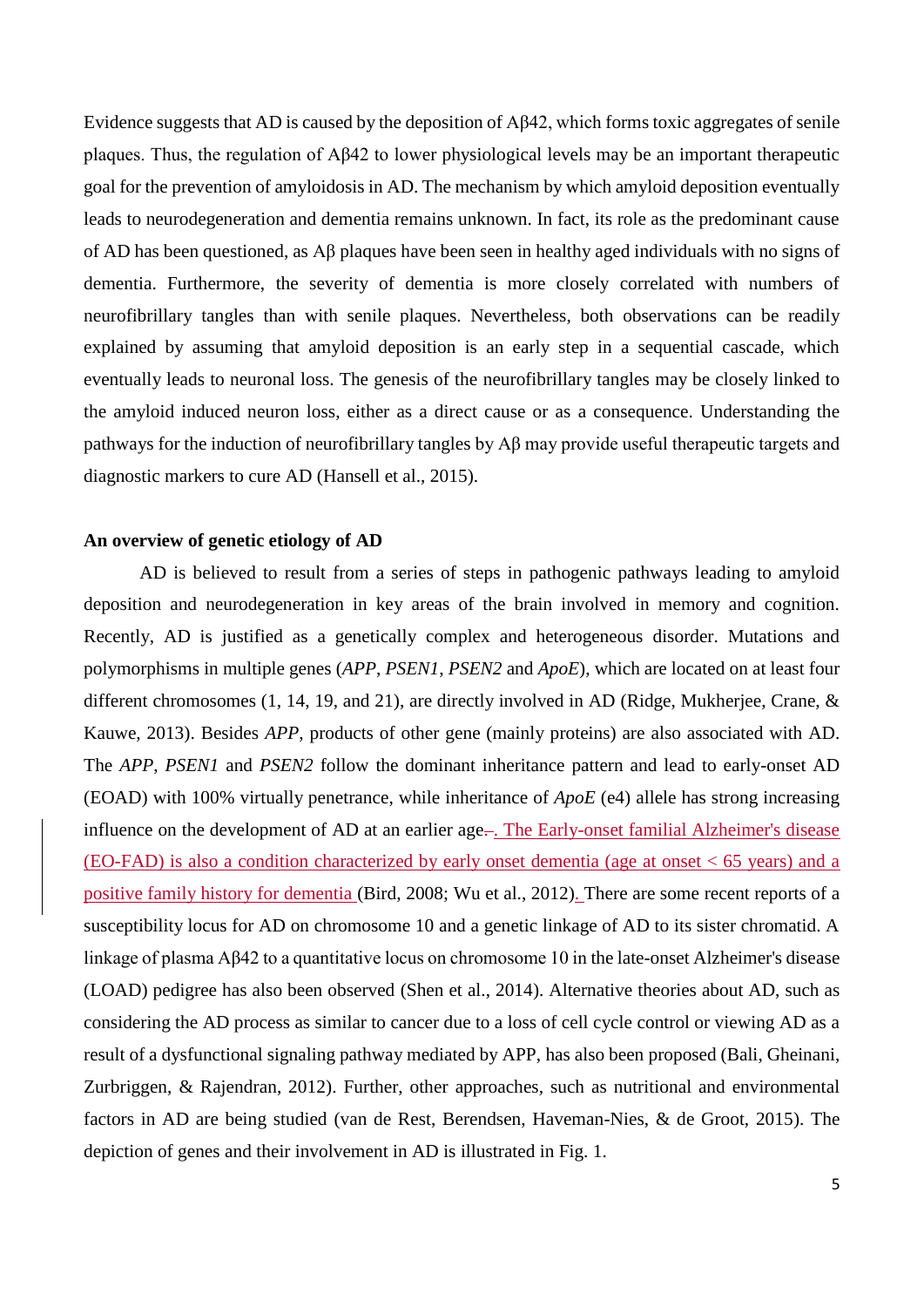

**Figure 1: The involvement of some salient genes in the prevalence of AD**. Four different chromosomal location depictions are represented by maroon, purple, yellow and green colors for genes APP, PSEN1, PSEN2 and ApoE, respectively. The gene mediated proteins are also highlighted in same colors which govern β peptides in irregular fashion resulting in AD. Three genes APP, PSEN1 and PSEN2 are related to EOAD, while ApoE is related to LOAD.

#### *AD risk genes and mechanisms of disease pathogenesis*

There are some other genes that may cause AD by genetic alterations. Many genetic studies including mutational databases analysis showed that monogenic mutation of a single gene may cause AD by a single nucleotide polymorphism (SNP). Multiple emerging genetic studies have listed various mutations and polymorphisms may contribute to the development of AD. These genes follow the Mendelian pattern of inheritance and serve as risk factors in both EOAD and LOAD [\(Karch & Goate,](#page-26-0)  [2015\)](#page-26-0). Here, we enlist 31 genes with encoded proteins, which are associated with AD or can modestly increase the AD risk (see Table 1 for details).

Human gene mutations database [\(http://www.hgmd.cf.ac.uk/ac/index.php\)](http://www.hgmd.cf.ac.uk/ac/index.php) also justified that *APP* possess 35 mutations that are associated with AD. Similarly, *PSEN1, PSEN2* and *ApoE* contain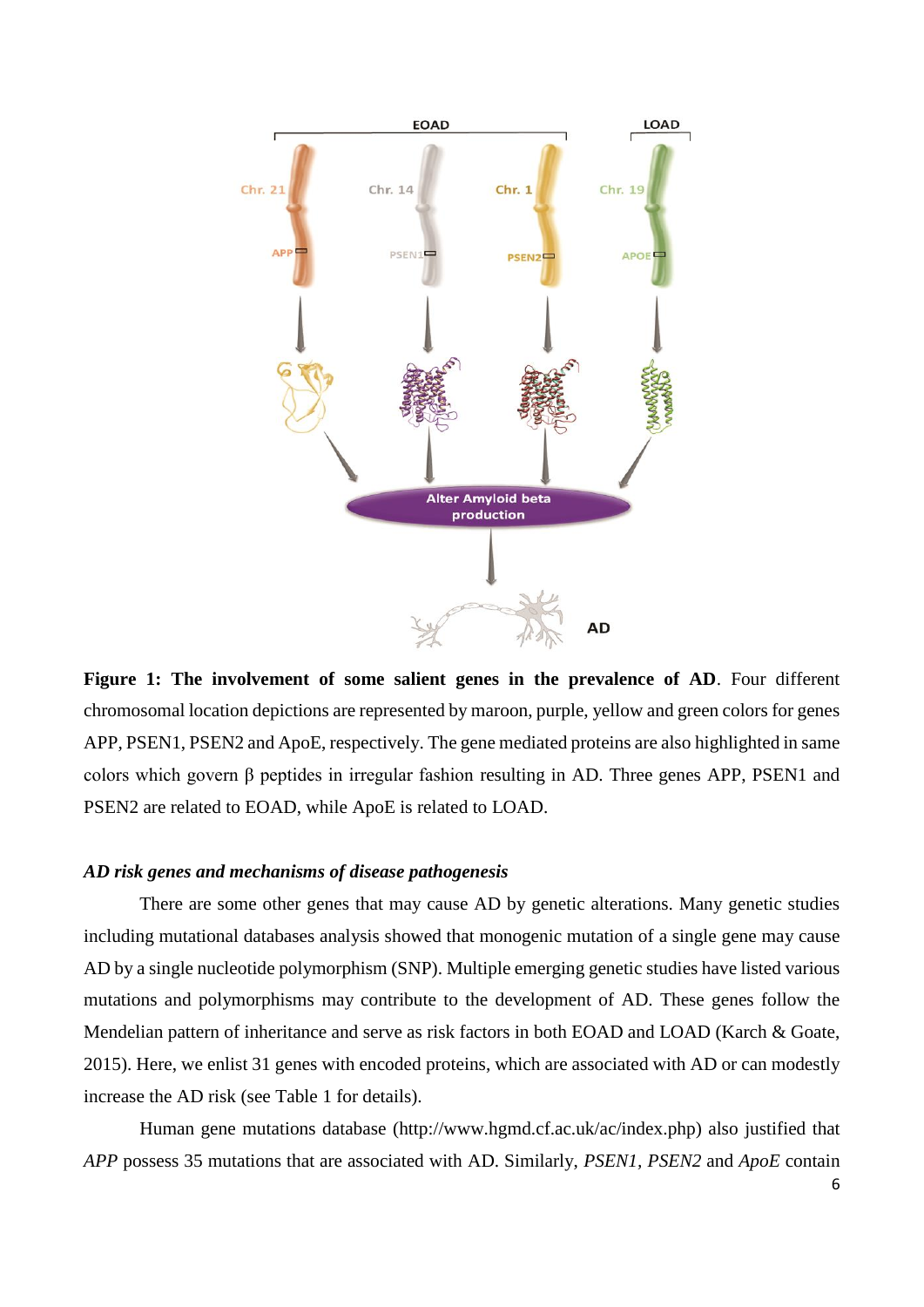165, 13 and 13 mutations, respectively. *ADAM10*, *CR1* and *BIN1* are also reported as AD-associated genes.

# *ADAM10*

[Wolfsberg, Primakoff, Myles, and White \(1995\)](#page-30-1) identified several proteins as members of the ADAM family, including ADAM10 and purification of ADAM10 as a TNF-processing enzyme from membrane extracts of a human monocytic cell line [\(Rosendahl et al., 1997\)](#page-29-2). *ADAM10* is located on chromosome 15 having total size of 161,172 bases [\(Prinzen, Muller, Endres, Fahrenholz, & Postina;](#page-28-1) [Yamazaki, Mizui, & Tanaka;](#page-30-2) [Yavari, Adida, Bray-Ward, Brines, & Xu\)](#page-30-3). Functionally, ADAM10 splits ephrin (Eph family receptor), within the ephrin/eph complex and moulded between two cell surfaces. After separating ephrin from opposing cells, the ephrin/eph complex is endocytosed. This shedding event in trans had not been previously exposed, but may be intricate in other shedding events (Janes *et al*., 2005; Haass *et al*., 2012*).*In neuronal cells, the ADAM10 enzyme is functionally involved in [proteolytic](https://en.wikipedia.org/wiki/Proteolysis) activity of the AMPs with [α-secretase](https://en.wikipedia.org/wiki/Alpha_secretase) (Haass *et al*., 2012)*.* The missense mutational effects in ADAM10 pro-domain are directly linked with LOAD. In Tg2576 AD mice two rare mutations (Q170H and R181G) impair the pro-domain chaperon functions, decreasing the  $\alpha$ -secretase activity, and reducing the adult hippocampal neurogenesis. By knowing such functional effects, presently it has been suggested that ADAM10 could be a novel target for treating AD (Suh *et al.*, 2013). It has also been shown that ADAM10 gene product in synaptic junctions may interact with AP2 and cause AD [\(Marcello et al., 2013\)](#page-27-1).

# *CR1*

The *CR1* gene present on chromosome 1 which encodes the Complement Receptor Type 1 (CR1) protein [\(Weis et al.\)](#page-30-4). Genetic studies have shown that various mutations of CR1 are associated with the development of AD (Schjeide *et al*., 2011). Furthermore, AlzGene meta-analysis also show that *CLU*, *PICALM* and *CR1* SNPs are associated with the development of AD (Corneveaux *et al*., 2010). A detailed replication study also provides additional evidence that CR1 is related to the risk of developing LOAD (Carrasquillo *et al*., 2010). The multiple alleles of *CR1* have been observed in association with LOAD [\(J.-C. Lambert et al., 2009\)](#page-27-2). GWAS study identified the variants of CR1 have significant association with AD (Fonseca *et al*., 2016).

### *BIN1*

Bridging integrator 1 (BIN1) also known as amphiphysin 2, is a novel human gene product with features of a tumor suppressor protein [\(Negorev et al., 1996\)](#page-28-2). It is a protein encoded by the *BIN1* gene present on chromosome number 2 [\(Negorev et al., 1996\)](#page-28-2). BIN1 is a tumor suppressor protein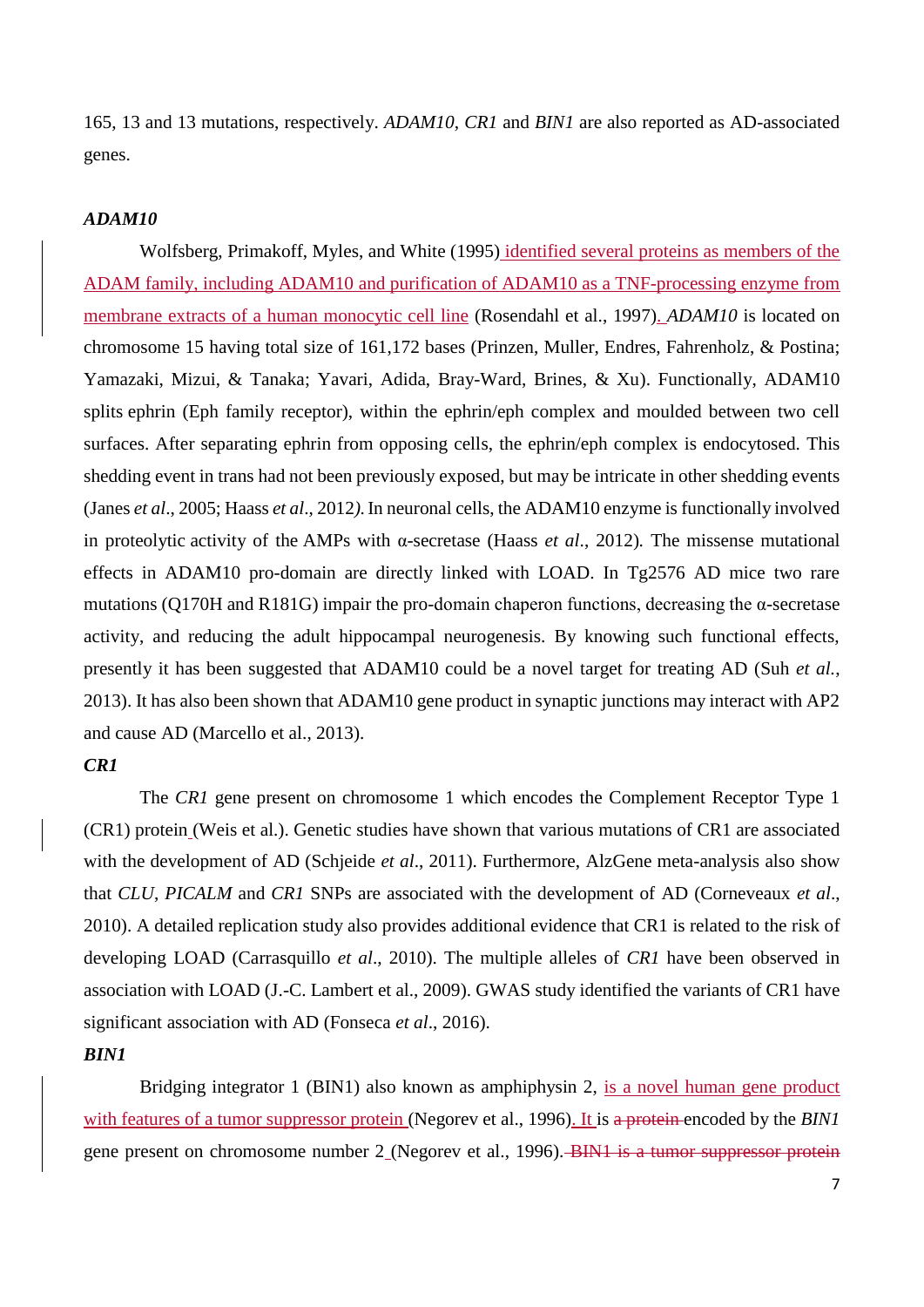(Kinney *et al*., 2008). Various BIN1 isoforms which are expressed in the CNS may be involved in synaptic vesicle endocytosis. In the CNS, the *BIN1* gene expression can interact with some other regulatory signaling proteins such as synaptojanin, endophilin, and clathrin. Mouse model study showed that the *BIN1* gene is critically involved in the cardiac muscle development (Alexander *et al*., 2003). Moreover, mutations in the *BIN1* gene also cause centronuclear myopathy (i.e, the condition which is characterized by muscle weakness) by interfering with remodeling of T tubules and/or endocytic membranes, and that the functional interaction between BIN1 and DNM2 is necessary for normal muscle function and positioning of nuclei **(**Nicot *et al*., 2007). The genome-wide association study (GWAS) showed that *BIN1* is significantly associated with AD [\(Carrasquillo et al., 2011;](#page-24-5) [Hu et](#page-26-1)  [al., 2011\)](#page-26-1). The BIN1 protein and its seven isoforms are expressed in the brain and interact with clathrin and  $AP2/\alpha$ -adaptin (CLAP) proteins and lead to endocytosis. Epigenetic studies suggested that the *BIN1* gene acts in AD pathogenesis and might be considered as a novel target for AD therapy (Tan, [Yu, & Tan, 2013\)](#page-29-3). The exact mechanisms of *BIN1* polymorphism and how it leads to AD are still unknown. However, it has been observed that genetic variation in *BIN1* confers AD risk by changing tau pathology [\(Chapuis et al., 2013\)](#page-24-6).

# *CD2AP*

Mutations in other known genes such as *CD2AP*, *EPHA1, MS4A6A/MS4A4E*, *ABCA7* and *CD33* were also found to lead to AD symptoms [\(Hollingworth et al., 2011\)](#page-26-2). CD2-associated protein (CD2AP) is a human protein encoded by the *CD2AP* gene located on chromosome 6 [\(Lowik et al.\)](#page-27-3). Generally, *CD2AP* gene is involved in the molecular scaffolding which regulates the cytoskeleton of actin protein [\(Cochran, Rush, Buckingham, & Roberson\)](#page-25-1). Furthermore, CD2AP protein also interacts with filamentous actin and various other membrane embedded proteins by different actin binding sites. In *CD2AP*, the rs9296559 and rs9349407 SNPs are directly associated with LOAD risk (Naj *et al*., 2011; Hollingworth *et al*., 2011). The rs9349407 SNP of *CD2AP* is correlated with neuritic plaques formations in brains of AD patients (Shulman *et al*., 2013). A recent meta-analysis of 74,046 individuals showed that the rs10948363 SNP is a risk factor for AD (Lambert *et al*., 2013). However, the functional impact of this SNP remains unknown since the *CD2AP* gene expression is not changed in AD brains (Karch *et al*., 2012).

The *CD2AP* Knockdown ortholog drosophila model of AD displays tau neurotoxicity (Dustin et al., 1998). The CD2AP mediates functional effects and plays a significant role in the blood-brain barrier (BBB) integrity and cerebrovascular circulation, which could contribute to its effects on AD risk (Nicholas et al., 2015). Polymorphisms in the endocytosis and synaptic function associated genes (*BIN1, PICALM, CD2AP, EPHA1*, and *SORL1*) were identified as LOAD risk factors in several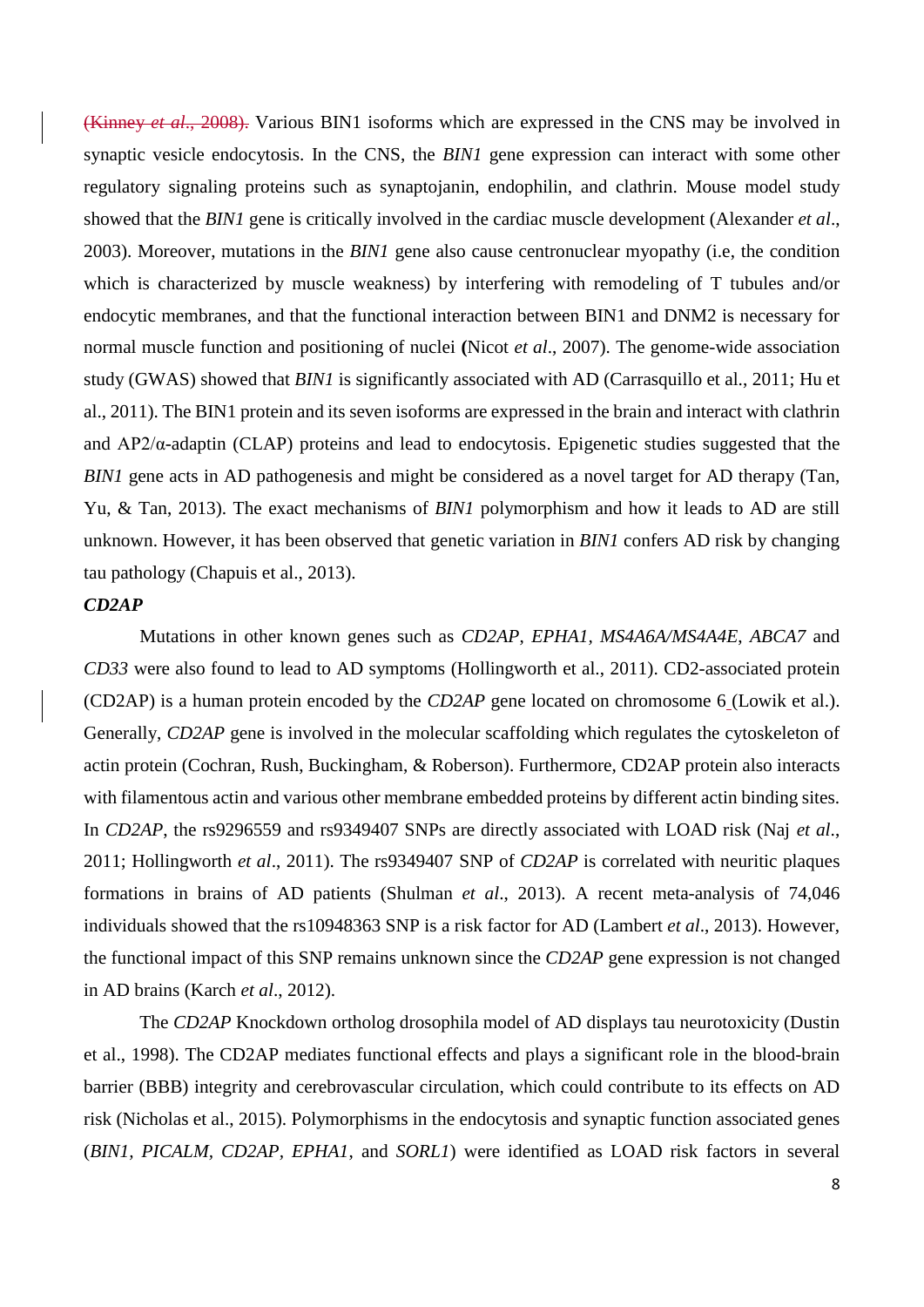GWAS (Harold *et al*., 2009; Naj *et al*., 2001; Hollingworth *et al*., 2011; Lambert *et al*., 2013). CD2AP is known as a scaffold adaptor protein [\(Dustin et al., 1998\)](#page-25-2). It interacts with cortactin, which plays an important role in the regulation of receptor-mediated endocytosis [\(Lynch et al., 2003\)](#page-27-4). The allelic polymorphism data show that polymorphism of the CD2AP gene is a risk factor for AD [\(Cochran et](#page-25-1)  [al., 2015\)](#page-25-1).

### *EPHA1*

[Maru, Hirai, Yoshida, and Takaku \(1988\)](#page-27-5) reported the general characterization of the novel receptor tyrosine kinase gene, called EPH. EPH receptor A1 (EPHA1) is a protein encoded by the *EPHA1* gene. *EPHA1* gene is present on chromosome 7q34. The *EPHA1* SNP rs11767557 is related to reduce LOAD risk (Naj *et al*., 2011; Hollingworth *et al*., 2011). A recent GWAS data showed that the rs11771145 polymorphism was also associated with reduced LOAD risk (Lambert *et al*., 2013). However, there is no indication that mRNA expression of *EPHA1* is changed in AD brains (Karch *et al*., 2012). EPHA1 also plays a significant roles in cell and axonal guidance and synaptic plasticity (Martinez *et al*., 2005; Lai *et al*., 2009; [\(Lai & Ip, 2009\)](#page-27-6). EPHA1 is expressed by CD4-positive T lymphocytes and monocytes (Sakamoto *et al*., 2011). Moreover, its assessment of genetic variation in this gene revealed that it plays a role in the pathogenesis of AD [\(Carrasquillo et al., 2011\)](#page-24-5).

# *MS4A*

MS4A is a family of genes such as MS4A4A, MS4A4E, and MS4A6E which are poorly characterized. MS4A is structurally similar to CD20 (Howie *et al*., 2009). FISH and radiation hybrid analysis mapped the MS4A5 gene to chromosome 11q12-q13 in a cluster with MS4A1, MS4A2, and MS4A3 [\(Hulett et al., 2001\)](#page-26-3). The MS4A genes are expressed in monocytes and myeloid cells. In GWAS, two SNPs including rs983392 (near MS4A6A) and rs670139 (near MS4A4E) were recognized as LOAD risk alleles (Naj *et al*., 2011; Hollingworth *et al*., 2011; Lambert *et al*., 2013). The rs670139 SNP is associated with increased LOAD risk, while rs983392 is correlated with reduced LOAD risk. The SNP variants in MS4A6A were found to be related to AD symptoms. The heterozygous AD patient study further supported this association. On inhibition of its expression, it shows neuroprotective effects [\(Proitsi et al., 2014\)](#page-28-3).

### *PICALM*

Phosphatidylinositol binding clathrin assembly (PICALM) protein is significantly involved in clathrin assembly, cellular trafficking and regulation of endocytosis. It is tightly associated with iron homeostasis and cell proliferation [\(Stern et al., 2014\)](#page-29-4). *PICALM* gene is present on chromosome 11q14 [\(Stern et al.\)](#page-29-4) and mostly expressed in neurons (Xiao *et al*., 2012). Recent studies have demonstrated that rs3851179 and rs541458 of PICALM are directly correlated with reduced LOAD risk (Harold *et*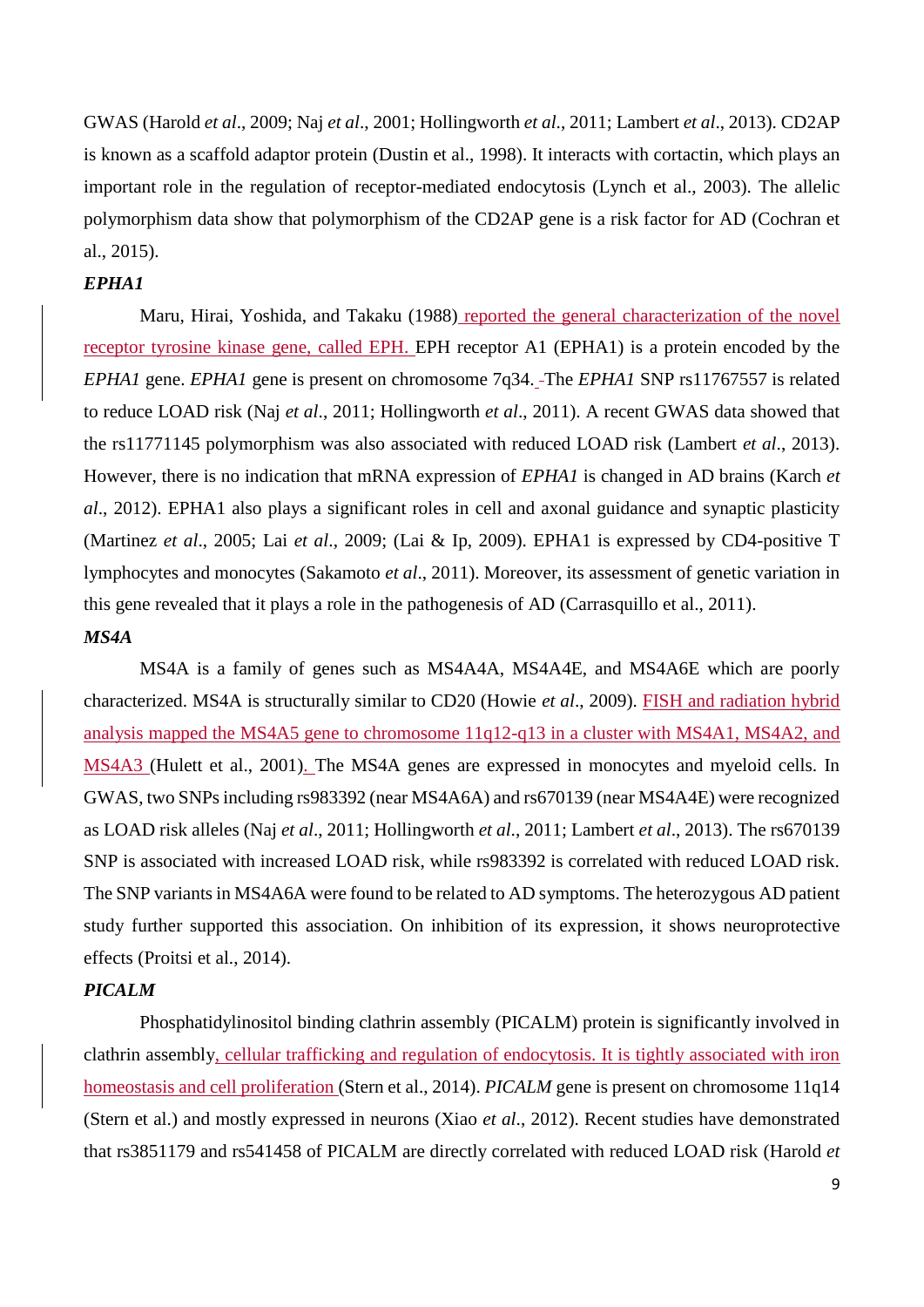*al*., 2009; Lambert *et al*., 2013; Lambert *et al*., 2009). However, the functional effects of these SNPs still remain unclear. PICALM is also functionally involved in synaptic vesicle fusion to the presynaptic membrane through the trafficking of VAMP2 protein (Harel *et al*., 2008). Mice study showed that, deficiency of *PICALM* results in abnormal iron metabolism and have no overt neurologic phenotypes (Duce *et al*., 2010). The in-vitro analysis showed that the expression of *PICALM* changes the APP trafficking, whereas in-vivo results depicts that overexpression of *PICALM* enhances the plaque deposition in AD transgenic mice (Xiao *et al*., 2012).

# *CLU*

Clusterin (CLU) is an apolipoprotein encoded by the *CLU* gene located on chromosome 8p21.1 [\(Dietzsch, Murphy, Kirszbaum, Walker, & Garson\)](#page-25-3). CLU gene is organized into 9 exons, ranging in size from 47 bp (exon 1) to 412 bp (exon 5), and spanning a region of 16,580 bp [\(Wong et al., 1994\)](#page-30-5). Generally, clusterin is involved in complement regulation, apoptosis, lipid transport, membrane protection, and cell-cell interactions (Jones & Jomary, 2002). Various SNPs have been identified in *CLU* that confer protection against LOAD, including rs11136000, rs9331888, rs2279590, rs7982, and rs7012010 (Harold *et al*., 2009; Naj *et al*., 2011; Hollingworth *et al*., 2011). Studies show that the SNPs rs9331888 and rs11136000 are correlated with plasma clusterin levels, whereas rs9331888 is also associated with expression of an alternative splice variant (Castellano *et al*., 2011; Szymanski et al., 2011; Xing et al., 2012). The mRNA of clusterin is highly expressed in brains of AD patients (Karch *et al*., 2012; Allen *et al*., 2012) and can be identified in amyloid plaques (May *et al*., 1990; Calero *et al*., 2000). Clusterin likely influences Aβ clearance, amyloid deposition, and neuritic toxicity. APOE-deficient and clusterin-deficient APP transgenic mice exhibit earlier and more extensive Aβ deposition compared with control mice (DeMattos *et al*., 2004). Clusterin is also associated with the complement system. Clusterin modulates the membrane attack complex, where it inhibits the inflammatory response associated with complement activation (Jones & Jomary, 2002). Because neuroinflammation is a hallmark of AD, SNPs that alter clusterin expression or its functions as an amyloid response agent could affect AD pathogenesis and downstream effects. The allelic mutational data show that both genes (*PICALM* and *CLU*) are associated with AD symptoms [\(Harold et al., 2009\)](#page-25-4). *SORL1*

Sortilin-related receptor L (SORL1) protein encoded by the *SORL1* gene which is present on 11q23.2 (Jacobsen et al.). SORL1 is a mosaic protein with a domain structure that suggests it is a member of both the vacuolar protein sorting-10 (Vps10) domain-containing receptor family and the low density lipoprotein receptor family [\(Jacobsen et al., 2001\)](#page-26-4). SORL1 is involved in vesicle trafficking from the cell surface to the Golgi-endoplasmic reticulum. *SORL1* is known as an AD risk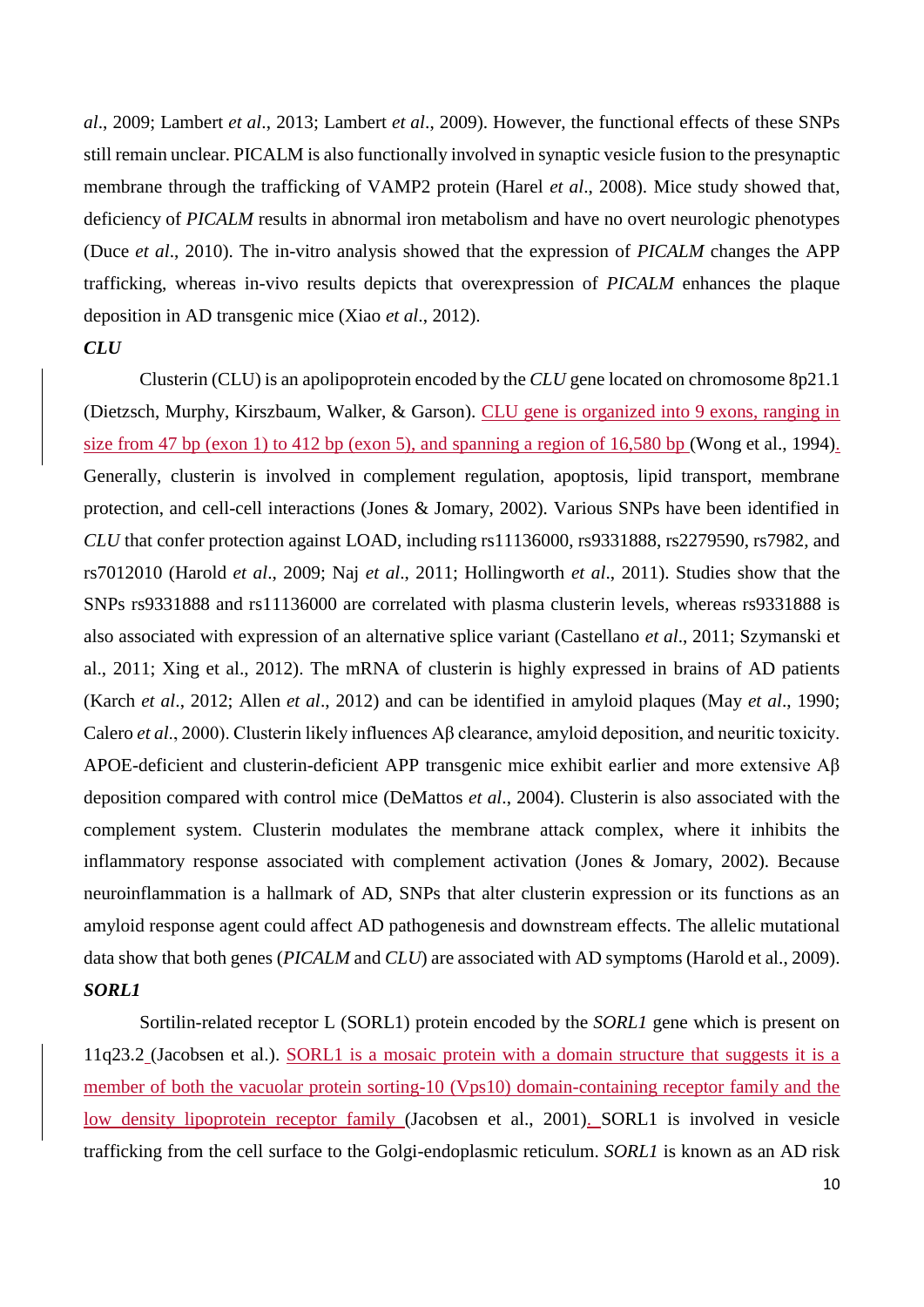gene in candidate-based approaches (Rogaeva *et al*., 2007; Lee *et al*., 2008). A recent GWAS of 74,046 individuals revealed that the rs11218343 polymorphism near *SORL1* is associated with reduced AD risk (Lambert *et al*., 2013). It has been also shown that brain DNA methylation in *HLA-DRB5* and *SORL1* genes is associated with AD pathology [\(Yu et al., 2015\)](#page-30-6).

# *ABCA7*

ATP-binding cassette transporter A7 (ABCA7) is encoded by the *ABCA7* gene located on chromosome 19p13.3 [\(Kaminski, Piehler, & Schmitz\)](#page-26-5). ABCA7 protein is a member of ABC transporter superfamily and important for substrates transportation across cell membranes (Kim *et al*., 2008). The alternative splicing event in ABCA7 generates two transcripts which are expressed in the brain (Ikeda *et al*., 2003). *ABCA7* gene confers the risk factor for the development of AD upon allelic variation. Genetic variations in *ABCA7* gene (c.4416+2T>G and c.5570+5G>C) result in AD susceptibility [\(Steinberg et al., 2015\)](#page-29-5). There are various SNPs, such as rs3764650 that have been identified as LOAD risk alleles near ABCA7 gene by GWAS analysis (Naj et al., 2011; Hollingworth et al., 2011; Lambert et al., 2013). The rs4147929 SNP was highly susceptible in the meta-analysis of 74,046 individuals (Lambert et al., 2013). The impact of these polymorphisms on *ABCA7* gene function and in AD is still poorly understood (Karch *et al*., 2012, Vasquez *et al*., 2013). The mRNA expression of ABCA7 in autopsy brain tissue is also correlated with advanced cognitive decline (Karch *et al*., 2012; Vasquez *et al*., 2013). In vitro analysis showed that Aβ secretion is inhibited by ABCA7 through the stimulation of cholesterol efflux (Chan *et al*., 2008). Moreover, ABCA7 also modulates the phagocytic activity of apoptotic cells by macrophages (Jehle *et al*., 2006). It has been observed that ABCA7 may lead to the development of AD by clearing Aβ aggregates or cholesterol transfer to APOE (Chan *et al*., 2008; Wildsmith *et al*., 2013).

# *CD33*

Sialic Acid Binding Ig-Like Lectin 3 (CD33) is a receptor molecule located on chromosome 19q13.3 [\(Trask et al.\)](#page-29-6). CD33 is highly expressed on microglia and myeloid cells (Crocker *et al*., 1997; Malik *et al*., 2013; Griciuc *et al*., 2013). The LOAD GWAS analysis showed that, CD33 SNPs (e.g., rs3865444) have been found to reduce LOAD risk (Naj *et al*., 2011; Hollingworth *et al*., 2011; Bertram *et al*., 2008; Sullivan, Daly, & O'Donovan, 2012). The rs3865444 and rs12459419 SNPs are associated with increase in CD33 in lacking and modulating the exon 2 (splicing event), respectively (Malik *et al*., 2013). A recent analysis of data from 74,046 individuals showed that the rs3865444 SNP is failed to attain the genome-wide significance. However, studies suggest that CD33 may play a significant role in AD (Lambert *et al*., 2013). It has been found that the mRNA expression of CD33 is enhanced in microglia, while the expression in autopsy brain tissue is correlated with advanced cognitive decline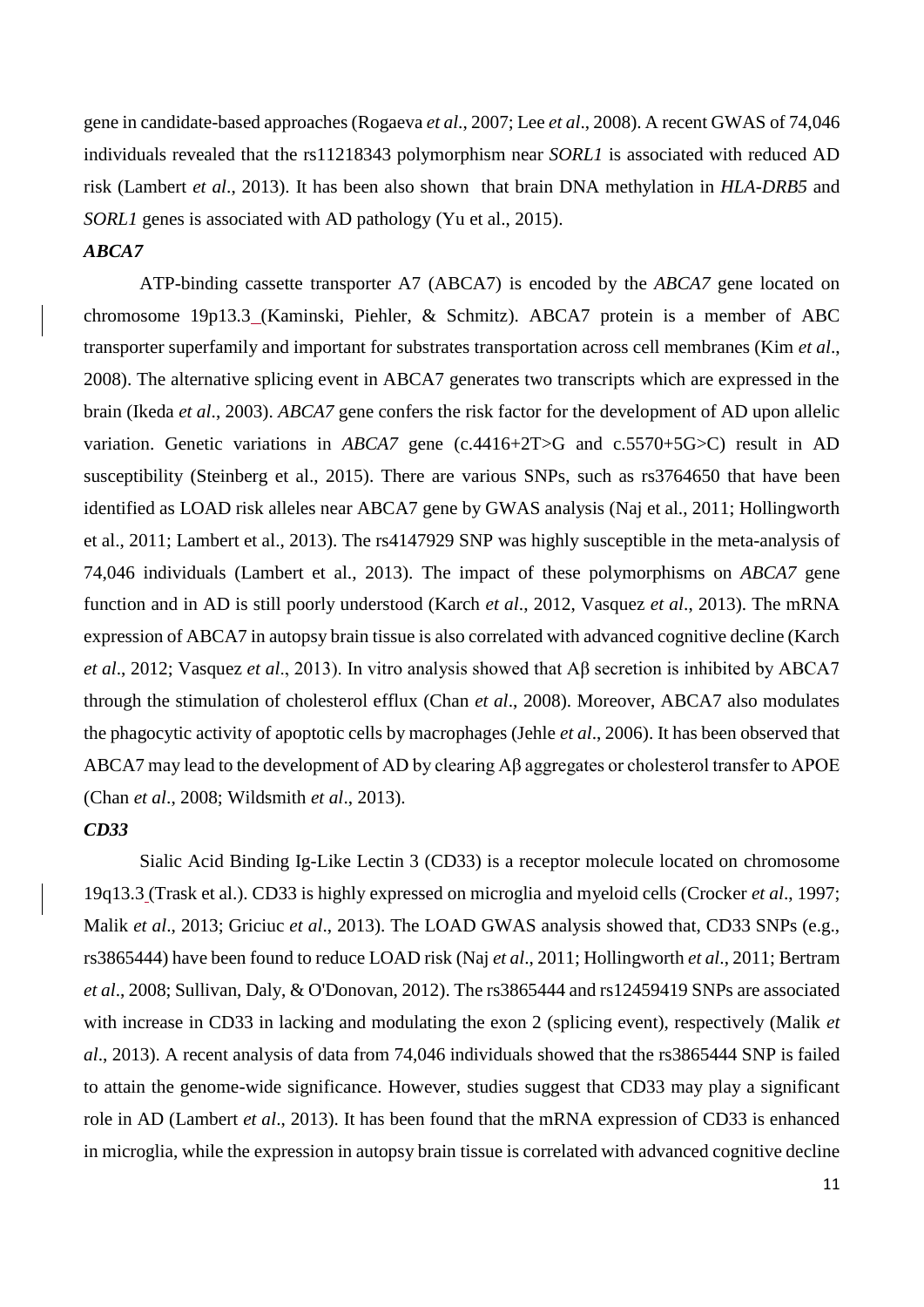(Karch *et al*., 2012; 53, Griciuc *et al*., 2013). The inhibition of Aβ phagocytosis effect in immortalized microglial of CD33 is abolished due to a lack of exon 2 (Griciuc *et al*., 2013). The allelic SNP such as rs3865444 is correlated with reduced CD33 mRNA expression and insoluble Aβ42 in brains with AD (Griciuc *et al*., 2013). Another significant function of CD33 is Aβ clearance and mediation of neuroinflammatory pathways through microglia in the brain (Griciuc *et al*., 2013).

## *PTK2B*

Protein tyrosine kinase 2 beta which is encoded by the *PTK2B* gene located on 8p21.2 [\(Herzog,](#page-26-6)  [Nicholl, Hort, Sutherland, & Shine\)](#page-26-6) is midway between neuropeptide-activated receptors or neurotransmitters that may enhance  $Ca^{+2}$  flux and cascade of mediating signaling like MAPK (Pandey [et al., 1999\)](#page-28-4). Another study shows that focal adhesion kinase CAKβ/Pyk2 is directly involved in the long-term potentiation of region CA1 of the hippocampus [\(Huang et al., 2001\)](#page-26-7). One recent GWAS of 74046 Caucasian individuals on SNPs (rs10498633) in *SLC24A4* gene showed that this allele is associated with LOAD risk [\(Lu et al., 2016\)](#page-27-7). In another GWAS, other genes such as *RIN3, DSG2, INPP5D and MEF2C* were found to play key roles in the development of AD. Furthermore, other reported genes (*NME8, ZCWPW1, NYAP1, CELF1, MADD, FERMT2* and *CASS4*) are also associated with the risk of developing AD (Karch, [Cruchaga, & Goate, 2014;](#page-26-8) [Karch & Goate, 2015\)](#page-26-0). Another gene, *TREM2,* also causes autosomal recessive form of dementia-like symptoms after homozygous mutations [\(Paloneva et al., 2002\)](#page-28-5). A significant missense mutation (rs75932628-T) in *TREM2* gene was observed to be associated with AD [\(Hickman & El Khoury, 2014;](#page-26-9) [Lue, Schmitz, & Walker, 2015\)](#page-27-8). The phospholipase D protein that is encoded by *PLD* is involved in catalyzing the hydrolysis of phospholipids membrane. Mutations in *PLD* gene are associated with AD [\(Wang et al., 2015\)](#page-30-7).

#### **Prevalence and penetrance of genes in AD**

Polymorphisms associated with AD appear with various prevalence and penetrance. While variation in some genes is more penetrant (i.e., genes that will definitely lead to develop AD), other variants have low prevalence (i.e., do not commonly occur in AD). Three known genes (*APP, PSEN1* and *PSEN2*) are significantly involved in the prevalence of autosomal dominant AD through fully penetrant mutations (Van Cauwenberghe, Van Broeckhoven & Sleegers, 2015). Research showed that mutations in the *APP* gene have a 100%-penetrance, mostly in carriers (Tanzi, 1999).

The autosomal dominant mutations in *APP* and the *PSEN1/2* are recognized as having low prevalence/incidence and high pathobiological impact (early age of onset) (Tanzi, 1999). In detailed analysis, the *PSEN1* mutation causes a severe form of AD with complete penetrance and has a wide variability of onset age (25-65 years), rate of progression, and disease severity (Cruts *et al*., 2012). In contrast, missense mutations carriers in *PSEN2* have incomplete penetrance and mostly affect older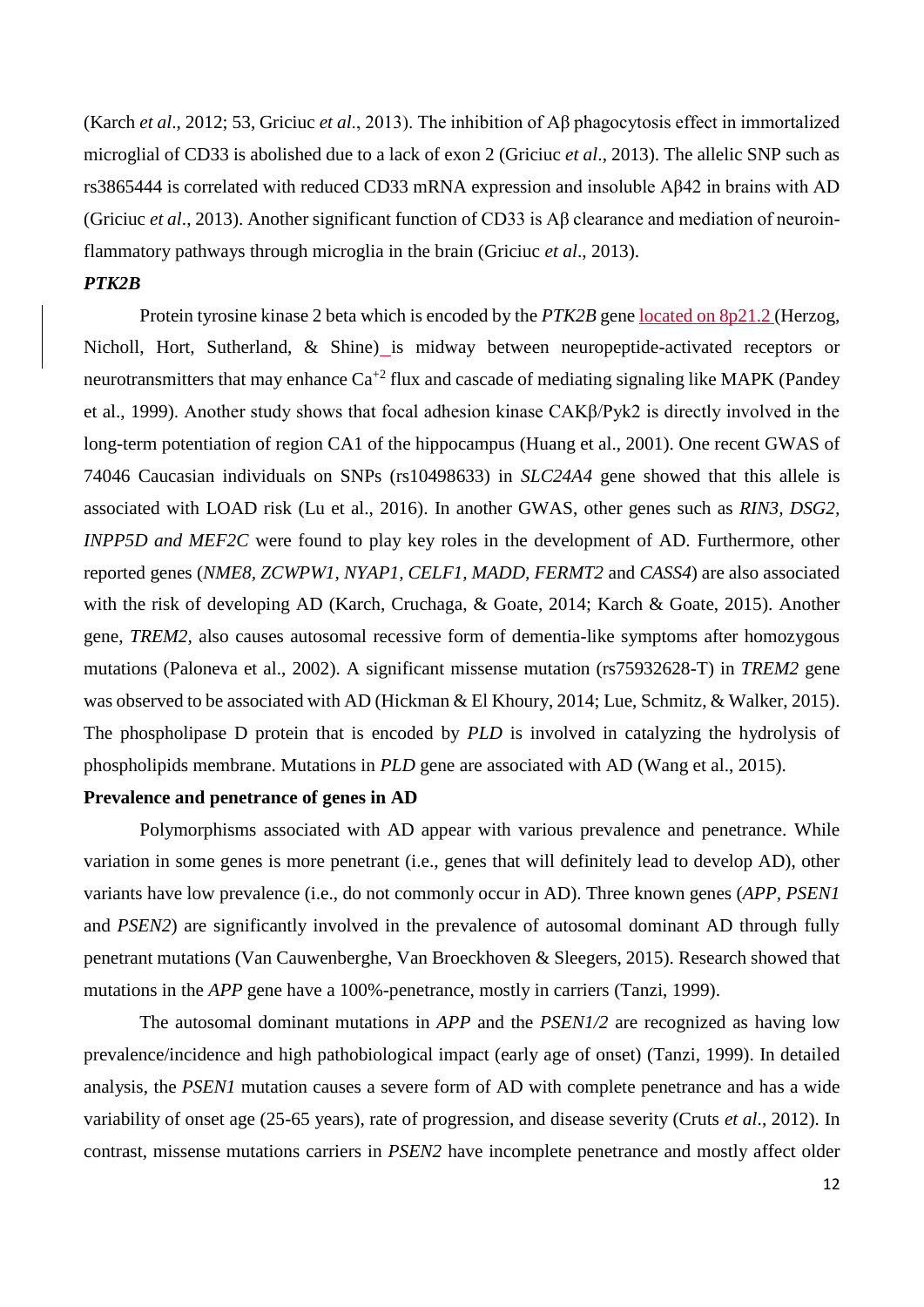age (39-83 years) of onset disease, but the age of onset is highly variable among *PSEN2*-affected families (Sherrington *et al*., 1995; Sherrington *et al*., 1996; Jayadev *et al*., 2010). The EOAD mutations are related to calamitous phenotypic consequences that present early in the adult life. Therefore, such mutations govern some biological impact and are exceedingly rare. In contrast, the *APOE* E4 polymorphism has a relatively high prevalence, but is weakly penetrant, and carries a low biological impact, as found by the relatively late onset of symptoms (Tanzi, 1999). Genin and colleagues reported that *APOE* E4 is consistent with semi-dominant inheritance of a moderately penetrant gene on the basis of Caucasian ancestry using Rochester (USA) incidence data (Genin *et al*., 2011).

Two more genes, such as *SORL1* and *ABCA7*, which are directly involved in AD, have rare variants and seem to have higher penetrance. However, the rare variants of *CLU* have low penetrance (Van Cauwenberghe, Van Broeckhoven & Sleegers, 2015). Kim and colleagues reported that two LOAD-associated mutations in *ADAM10* would appear to be strong candidates for the first rare, highly penetrant pathogenic mutations to be genetically associated with LOAD (Kim *et al*. 2009). Rare highly penetrant mutations in the *ADAM10* gene, Q170H and R181G were also reported in 7 out of 1000 LOAD families. Both mutations are located in the prodomain region and dramatically impair the ability of ADAM10 to cleave APP at the α-secretase site of APP *in vitro* and *in vivo* (Kim *et al*., 2009).

In conclusion, while APP and PSEN1/2 are highly penetrant and are associated with AD, *APOE* polymorphism has a high prevalence. Moreover, other rare genetic variants with high penetrance and low prevalence such as *SORL1, ADAM10* and *ABCA7* are directly involved in AD pathology. Conversely, other rare variants with low penetrance and high prevalence effects such as *CLU* have also been linked to AD.

Although it is controversial whether mutations in the microtubule-associated protein tau (*MAPT)* gene are associated with AD, they were found to be linked to frontotemporal dementia [\(Goedert & Spillantini, 2001\)](#page-25-5). Only one mutation in *MAPT* has been associated with AD-like dementia, but it has not been shown to cause AD [\(Ostojic et al.;](#page-28-6) [Rademakers et al., 2003\)](#page-28-7). One study revealed that mutations in *MAPT* can cause familial frontotemporal dementia [\(Wilhelmsen, Lynch,](#page-30-8)  [Pavlou, Higgins, & Nygaard, 1994\)](#page-30-8), and four other mutations (R406W, V337M, G272V, and P301L) have been shown to promote hyperphosphorylation and aggregation of tau protein [\(Alonso,](#page-24-7)  [Mederlyova, Novak, Grundke-Iqbal, & Iqbal, 2004;](#page-24-7) [Iqbal, Liu, Gong, & Grundke-Iqbal, 2010\)](#page-26-10). The aggregates of hyperphosphorylated wild type *tau* protein have a prevalent pathology of AD and other sporadic tauopathies, and they induce disruption of the microtubules [\(King et al., 2006\)](#page-27-9). The inhibition of the phosphorylation/aggregation or increased clearance of tau can prevent a molecular cascade that leads to cellular death [\(Iqbal, Liu, & Gong, 2016;](#page-26-11) [Ittner et al., 2010;](#page-26-12) [Piedrahita et al., 2010\)](#page-28-8). Based on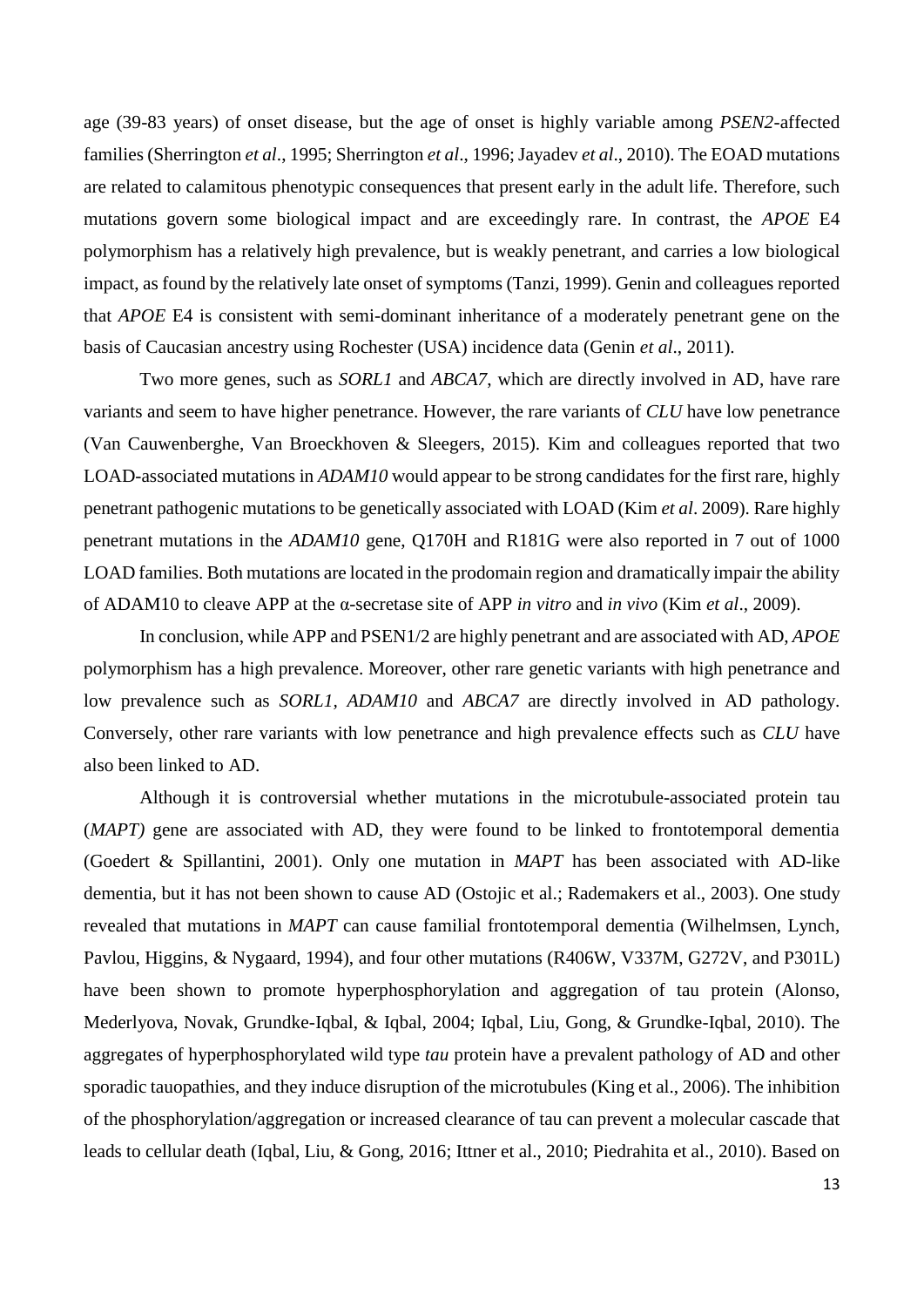its therapeutic functionality, tau protein is considered to be a target of interest in AD [\(Iqbal et al.,](#page-26-11)  [2016\)](#page-26-11). In addition to *APP* and *PSEN1*, there are some studies on other genes which are considered target molecules for AD treatment [\(Dingwall, 2001\)](#page-25-6). Finally, APP has been proposed to be linked with kinesin-I, a motor protein and forms a dimeric complex. This possible functional interaction between kinesin-I and APP may implicate the role of alterations in kinesin-I based transport in the development of AD [\(Naj et al., 2014\)](#page-28-9).

Many genes along with their risk assessments are still under investigation to confirm their association with AD. However, the largest risk factor for AD is age: cases double with every 5 years between the age of 65 and 85 years. Up to date, there are several risk factors that are known to lead to EOAD. The mutation in *APP* accounts for familial AD. The significance of the *APP* gene is confirmed by the emergence of EOAD in patients with Down's syndrome who have an additional copy of this gene. However, the mechanism by which these genetic alterations influence the amyloid beta (Aβ) formation remains unclear. Additionally, the E4 allele of *APOE* constitutes a major susceptibility factor for the development of the familial and sporadic forms of LOAD. The prevalence of AD has increased up to 20% among those individuals aged 80 years and older. This may depict that there are some other risk factors that may govern AD symptoms. For example, the transcriptional control of *APP* has not yet been fully explored [\(Reitz & Mayeux, 2014\)](#page-28-10). Genetic variations in *CLU* (previously known as apolipoprotein J) have been associated with the risk of AD in multiple independent GWAS of diverse ethnic groups. The relationship between clusterin levels and the risk for stroke in the current analysis showed that both stroke and dementia share some common factors. It has been observed that clusterin was also found to alter the risk of cardiovascular and metabolic diseases which was observed by measuring the clusterin  $(\alpha, \beta)$  and C-reactive protein levels [\(Weinstein et al., 2016\)](#page-30-9).

| <b>Genes</b>      | <b>Encoded proteins</b>                  | <b>Locations</b> | <b>Mutations</b> | <b>Penetrance</b> | <b>Prevalence</b> |
|-------------------|------------------------------------------|------------------|------------------|-------------------|-------------------|
| APP               | Amyloid precursor protein                | 21q21.3          | 35               | high              | low               |
| <b>PSEN1</b>      | Presenilin 1                             | 14q24.3          | 165              | high              | low               |
| PSEN <sub>2</sub> | Presenilin 2                             | $1q31-q42$       | 13               | high              | low               |
| ApoE              | Apolipoprotein-E                         | 19q13.2          | 13               | low               | high              |
| ADAM10            | <b>ADAM</b> Domain 10                    | 15q21.3          |                  | high              | low               |
| CR1               | Complement Component 3b/4b<br>Receptor 1 | 1q32             | 8                | -                 | -                 |

**Table 1**. Mutations in genes associated with AD. "–" means information on prevalence and penetrance of genes are not known.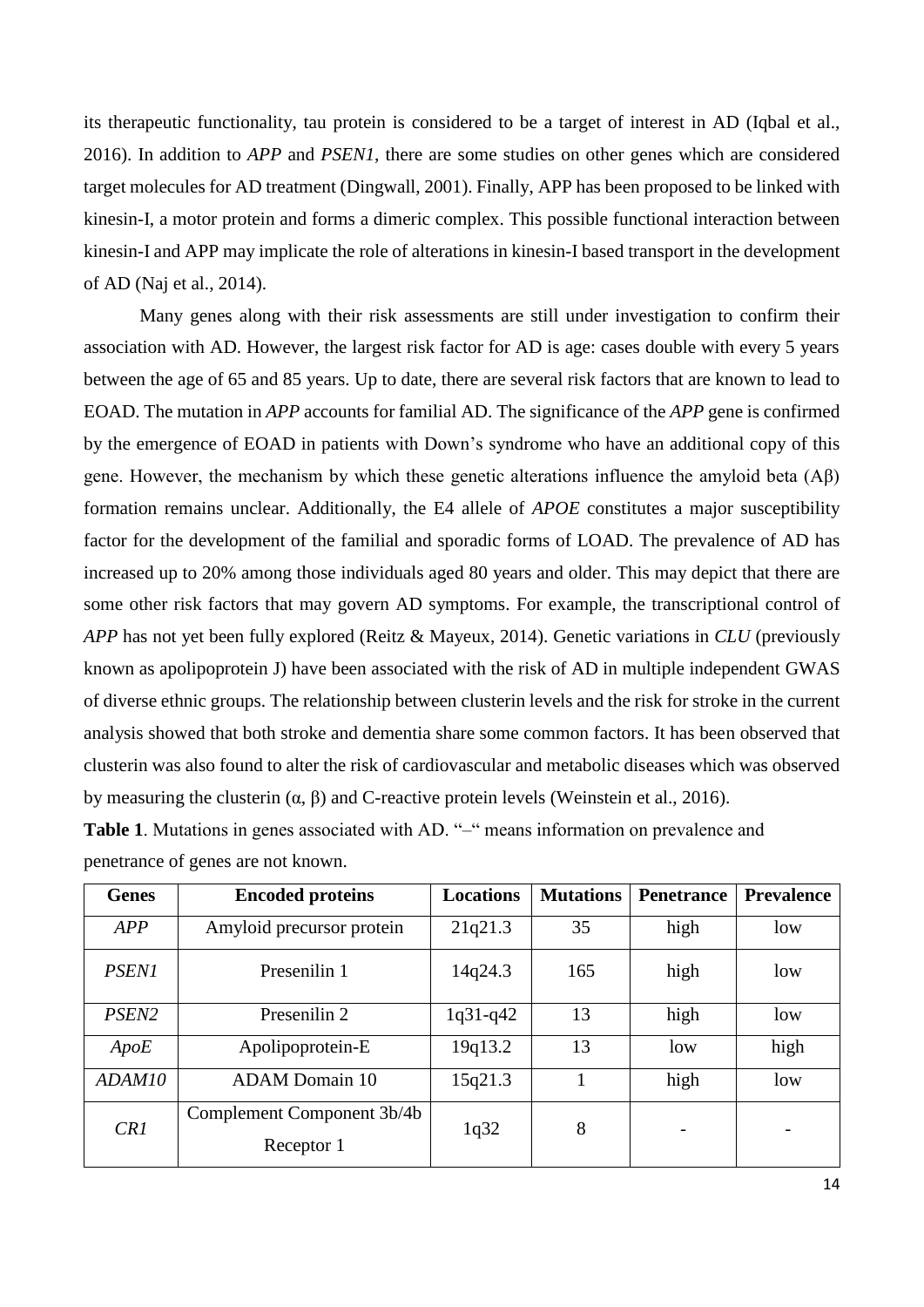| <b>BIN1</b>   | Bridging Integrator 1                                                         | 2q14              | 1            |                |      |
|---------------|-------------------------------------------------------------------------------|-------------------|--------------|----------------|------|
| CD2AP         | <b>CD2-Associated Protein</b>                                                 | 6p12              | $\mathbf{1}$ |                |      |
| EPHA1         | <b>EPH</b> Receptor A1                                                        | 7q35              | $\mathbf{1}$ |                |      |
| CLU           | Clusterin                                                                     | 8p21.1            | 5            | low            | high |
| MS4A6A        | Membrane Spanning 4-<br>Domains A6A                                           | 11q12.1           | 1            |                |      |
| <b>PICALM</b> | Phosphatidylinositol Binding<br><b>Clathrin Assembly Protein</b>              | 11q14             | 1            |                |      |
| ABCA7         | <b>ATP Binding Cassette</b><br>Subfamily A Member 7                           | 19p13.3           | 1            | high           | low  |
| CD33          | CD33 molecule                                                                 | 19q13.3           | $\mathbf{1}$ | $\overline{a}$ |      |
| HLA-<br>DRB5  | Major Histocompatibility<br>Complex, Class II, DR Beta 5                      | 6p21.32           | 8            |                |      |
| PTK2B         | Protein Tyrosine Kinase 2 Beta                                                | 8p21.1            | $\mathbf{1}$ |                |      |
| <b>SORL1</b>  | Sortilin-Related Receptor,<br><b>L(DLR Class)</b> A Repeats<br>Containing     | 11q23.2-<br>q24.2 | 6            | high           | low  |
| SLC24A4       | Solute Carrier Family 24<br>Member 4                                          | 14q32.12          | 8            |                |      |
| RIN3          | Ras And Rab Interactor 3                                                      | 14q32.12          | $\mathbf{1}$ |                |      |
| DSG2          | Desmoglein 2                                                                  | 18q12.1           | $\mathbf{1}$ |                |      |
| <b>INPP5D</b> | Inositol Polyphosphate-5-<br>Phosphatase D                                    | 2q37.1            | 1            |                |      |
| MEF2C         | Myocyte Enhancer Factor 2C                                                    | 5q14              | 17           |                |      |
| NME8          | NME/NM23 Family Member 8                                                      | 7p14.1            | $\mathbf{1}$ |                |      |
| ZCWPW1        | Zinc Finger CW-Type And<br><b>PWWP Domain Containing 1</b>                    | 7q22.1            | $\mathbf 1$  |                |      |
| <b>NYAP1</b>  | Neuronal Tyrosine<br>Phosphorylated<br>Phosphoinositide-3-Kinase<br>Adaptor 1 | 7q22.1            | 1            |                |      |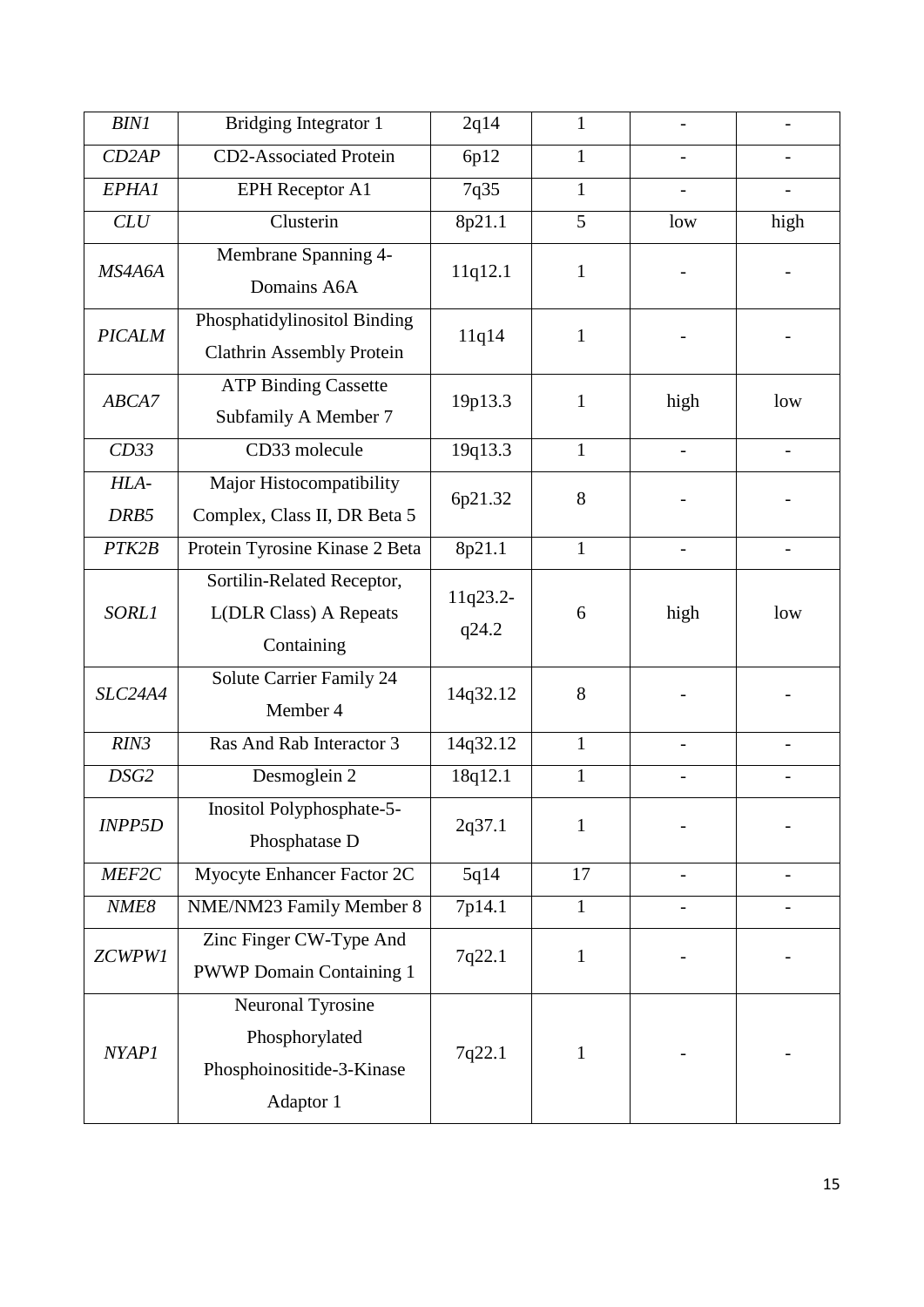| <b>CELF1</b>     | CUGBP, Elav-Like Family<br>Member 1                        | 11p11.2  | 1 |  |
|------------------|------------------------------------------------------------|----------|---|--|
| <b>MADD</b>      | <b>MAP Kinase Activating Death</b><br>Domain               | 11p11.2  | 1 |  |
| FERMT2           | Fermitin Family Member 2                                   | 14q22.1  |   |  |
| CASS4            | Cas Scaffolding Protein Family<br>Member 4                 | 20q13.31 | 1 |  |
| TREM2            | <b>Triggering Receptor Expressed</b><br>On Myeloid Cells 2 | 6p21.1   | 7 |  |
| PLD <sub>3</sub> | Phospholipase D Family<br>Member 3                         | 19q13.2  | 1 |  |

Research on AD is rapidly expanding and currently encompasses various cellular, molecular, clinical and therapeutic aspects. Reviewing all these diverse areas is beyond the scope of the present work. However, we will briefly address the salient features of the definitive review work of other investigators in different fields of AD. The molecular genetics of AD and its relationship to other primary neurodegenerative diseases have recently been reviewed [\(Karch et al., 2014\)](#page-26-8). There are also recent studies which explore some protein molecules that are believed to play a role in AD pathogenesis. For example, the cell biology of AD, particularly the roles of secretases  $(\alpha, \beta, \text{ and } \gamma)$ , presenilin 1/2 and notch have been reviewed [\(J. Lambert et al., 2013\)](#page-27-10).

Below, we discuss how genes affect the following aspects of AD: (a) memory, (b) amyloid plaques formation and tangle deposition, and (c) neurotransmitters related to AD.

#### **2- Genes and their influence on memory in AD**

Progressive memory deterioration is the hallmark feature of AD that results from a number of genetic factors. Because procedural memory is generally preserved in AD [\(Van Halteren-Van Tilborg,](#page-29-7)  [Scherder, & Hulstijn, 2007\)](#page-29-7), declarative memory is mainly the target of AD studies, which are predominantly focused on the episodic memory subset. Episodic memory is one's collection of interior events and the spatial-temporal-emotional context in which they occurred [\(Tulving, 1972\)](#page-29-8). Episodic memory is strongly associated with the medial temporal lobe, in particular the hippocampus and entorhinal cortex, which are impacted by the progression of AD [\(Braak & Braak, 1991\)](#page-24-8).

Unsurprisingly, AD related deficits in episodic memory have widely been found to involve the mediotemporal lobe and related neural networks [\(D. A. Wolk, Dunfee, Dickerson, Aizenstein, &](#page-30-10)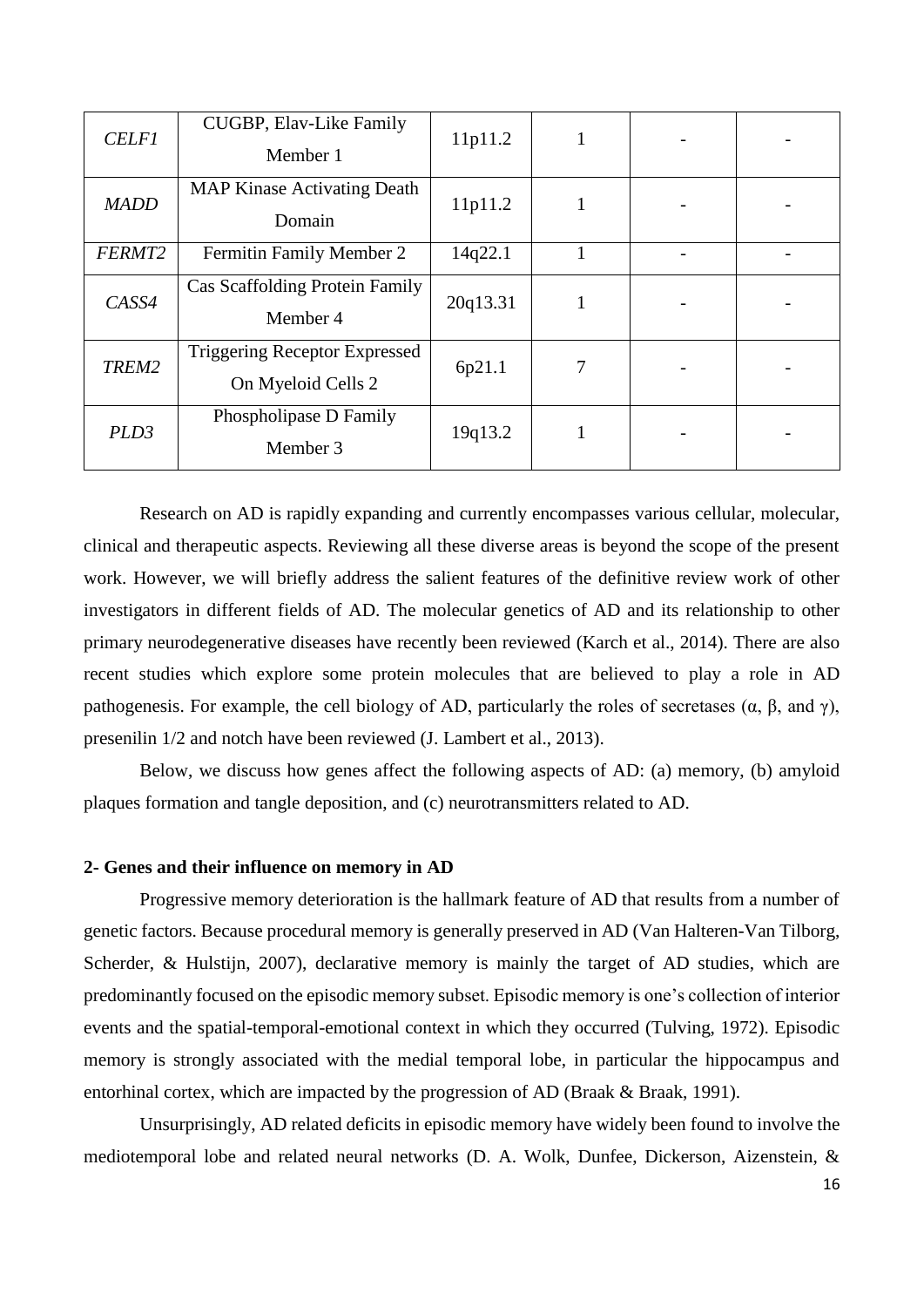[Dekosky, 2011\)](#page-30-10). A relationship between reduced hippocampal volume and episodic memory has been observed by multiple lines of AD research [\(Choo et al., 2010;](#page-24-9) [Mormino et al., 2008;](#page-28-11) [Sexton et al.,](#page-29-9)  [2010\)](#page-29-9). Additionally, studies have found that patients with AD show deterioration of semantic memory, which directly influences episodic memory in the area of recognition and reflects the damage to the hippocampus that occurs early in AD pathogenesis [\(Drebing et al., 1994\)](#page-25-7).

Genetic factors play a key role in understanding why memory deterioration is characteristic for AD. Expression of the APOE E4 allele is a strong risk factor for AD. Further, AD patients who are carriers of this allele tend to perform more poorly on episodic memory tasks than non-carriers [\(Van](#page-29-10)  [Der Vlies et al., 2007\)](#page-29-10). A dose-dependent relationship between *APOE E4* and episodic memory task performance has been observed [\(Kerchner et al., 2014\)](#page-27-11). Moreover, a mouse model with induced expression of *APOE* E4 showed spatial memory deficits and neuronal network dysfunction in the hippocampus, especially in aged mice that were dependent of hippocampal interneurons loss [\(Andrews-Zwilling et al., 2010;](#page-24-10) [Gillespie et al., 2016\)](#page-25-8). In humans, young *APOE* E4 carriers have a dysfunction in spatial navigation, and disarray of grid-cell like representations in the entorhinal cortex with fMRI during a spatial navigation task [\(Kunz et al., 2015\)](#page-27-12). *APOE E4* may contribute to memory impairment by augmenting *APP* recycling, thereby increasing the production of Aβ peptides. The accretion of Aβ senile plaques and tau-related NFTs have been attributed to cognitive decline in AD; however, there is now substantial evidence that the soluble variants of Aβ and tau are associated with memory loss in AD (see[\(Ashe & Zahs, 2010\)](#page-24-11)for a review).

Rodent studies can give us clearer insight into the relationship between genes and memory, as they are thought to have comparable hippocampus-based memory systems to that of primates [\(Eriksen](#page-25-9)  [& Janus, 2007\)](#page-25-9). These studies have found that periodical injections of synthetic Aβ into normal rats have resulted in transient memory deficits for a sequence lever pressing task [\(Cleary et al., 2005\)](#page-24-12). Further, injecting normal rats with Aβ from AD patients significantly impaired rats' memory of earned behavior in a passive avoidance task [\(Shankar et al., 2008\)](#page-29-11). Additionally, in a mouse study, it was observed that extracellular accumulation of a 56-kDa soluble Aβ assembly, named Aβ\*56, in young mice disrupted memory [\(Lesné et al., 2006\)](#page-27-13).

It is thought that Aβ activates the phosphorylation of tau proteins [\(Hernández & Avila, 2010\)](#page-26-13), and it is widely accepted that the accumulation of hyper-phosphorylated tau and resulting neurofibrillary tangles are also implicated in AD memory decline. It has been found that neurofibrillary tangles are not solely responsible for AD memory disturbance [\(Santacruz et al., 2005\)](#page-29-12). Studies on the toxicity of tau oligomers support this theory. Injecting mutant tau mice with tau oligomer antibodies has shown to improve working memory as well as to maintain the improvement for 2 months [\(Castillo-](#page-24-13)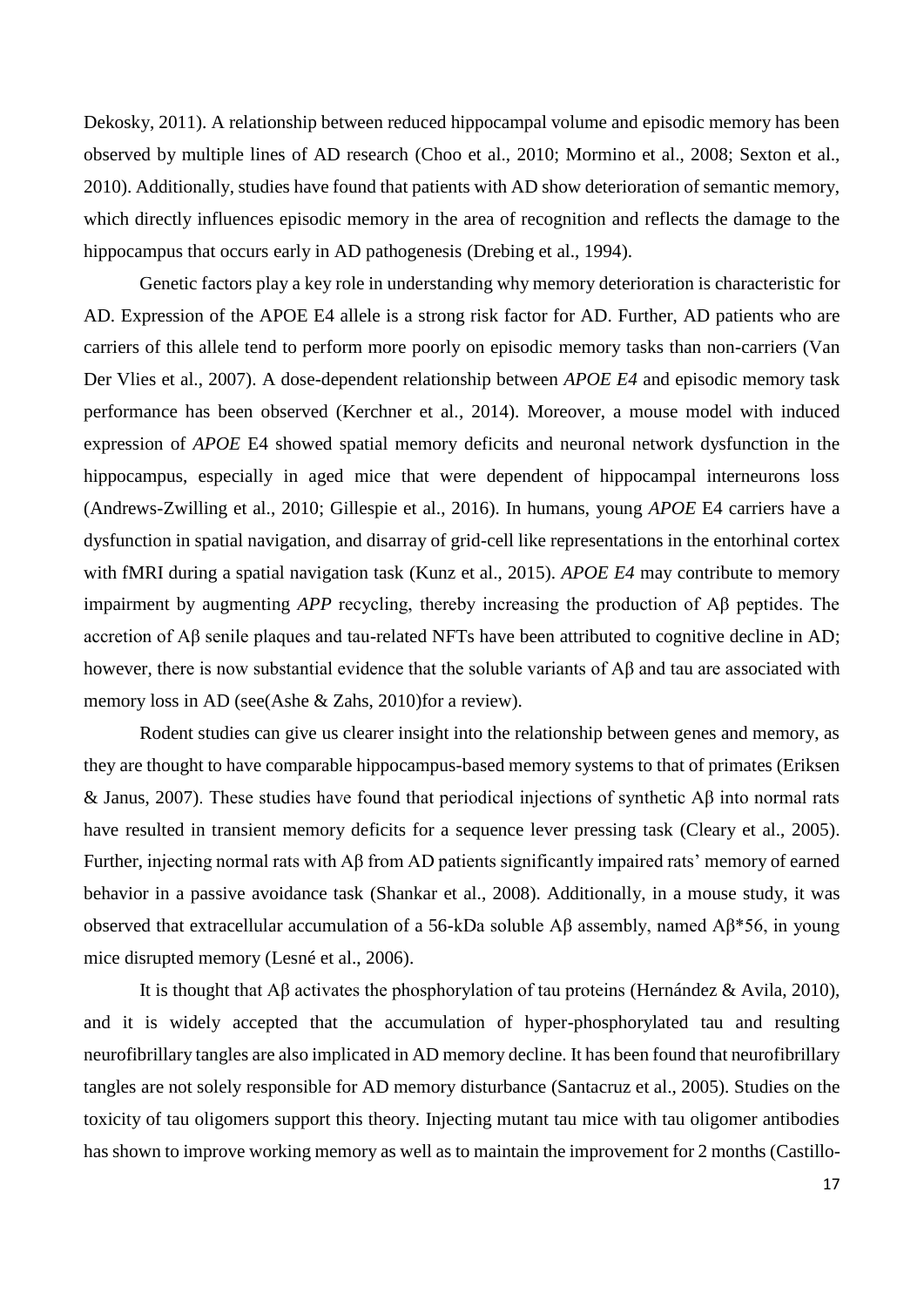[Carranza et al., 2014\)](#page-24-13). When pro-aggregants of tau expression are turned off in mice displaying neurological features of AD, their impaired memory is improved [\(Sydow et al., 2011\)](#page-29-13).

Damage to episodic memory-related brain structures, such as the medial temporal lobe can, at least partly, account for the relationship between aberrant gene expression and memory decline in AD. *APOE E4* has a thinning effect on areas of the brain related to episodic memory including the medial temporal lobe [\(Geroldi et al., 1999;](#page-25-10) [Pievani et al., 2009;](#page-28-12) [David A. Wolk & Dickerson, 2010\)](#page-30-11); in particular, the hippocampus [\(Kerchner et al., 2014\)](#page-27-11). Aβ plaque deposition in humans has a direct link to hippocampal volume which may mediate the relationship between Aβ accumulation and episodic memory [\(Mormino et al. \(2008\).](#page-28-11) Compared to other brain regions, the medial temporal lobe is the site of a disproportional amount of neurofibrillary tangles [\(Nestor, Fryer, & Hodges, 2006;](#page-28-13) [D. A. Wolk et](#page-30-10)  [al., 2011\)](#page-30-10). Tau aggregation and neurofibrillary tangles density in the hippocampus are strong correlates with spatial memory impairment [\(Mustroph, King, Klein, & Ramirez, 2012\)](#page-28-14) as well as symptom severity and cognitive decline in AD [\(Braak & Braak, 1991\)](#page-24-8).

Memory impairment in AD may also be due to disruptions in neural circuitry, such as the progression of neurofibrillary tangles damage to the projection neurons that connect the hippocampus to other parts of the brain. It has been observed that neurofibrillary tangles follow a specific trajectory of accumulation in the entorhinal cortex similar to the pattern on AD neurodegeneration [\(Braak &](#page-24-8)  [Braak, 1991\)](#page-24-8). Neurofibrillary tangles can affect the hippocampal network by disconnecting the hippocampus from the cerebral cortex [\(De Calignon et al., 2012\)](#page-25-11). A mouse model for AD (mutated *APP* expression driven only in the entorhinal cortex) showed a trans-synaptic spread of AD pathology that mimicked the natural history of the disease [\(Harris et al., 2010;](#page-26-14) [Khan et al., 2014;](#page-27-14) [Liu et al., 2012\)](#page-27-15). Induction of over-expression of mutated human APP and tau in the EC layer II/III spread to specific areas of the hippocampus including the dentate gyrus, CA1 and subiculum [\(De Calignon et al., 2012;](#page-25-11) [Harris et al., 2010;](#page-26-14) [Harris et al., 2012;](#page-26-15) [Khan et al., 2014;](#page-27-14) [Liu et al., 2012\)](#page-27-15). However, cognitive deficits were only observed in mice having overexpression of mutated human *APP* in the entorhinal cortex, whereas the overexpression of mutated human tau did not cause cognitive decline in the animals [\(Harris et al., 2010;](#page-26-14) [Harris et al., 2012\)](#page-26-15). Oligomeric Aβ accumulation and hyper-phosphorylated tau may cause memory deficits by disrupting synaptic plasticity in the hippocampus, such as long-term potentiation [\(Shankar et al., 2008;](#page-29-11) [Sheng, Sabatini, & Südhof, 2012;](#page-29-14) [Tu, Okamoto, Lipton, & Xu,](#page-29-15)  [2014\)](#page-29-15). Soluble Aβ oligomers have been found to be synapto-toxic [\(Haass & Selkoe, 2007;](#page-25-12) [Shankar et](#page-29-11)  [al., 2008\)](#page-29-11) and may also alter the neural networks involved in learning and memory [\(Palop & Mucke,](#page-28-15)  [2010\)](#page-28-15).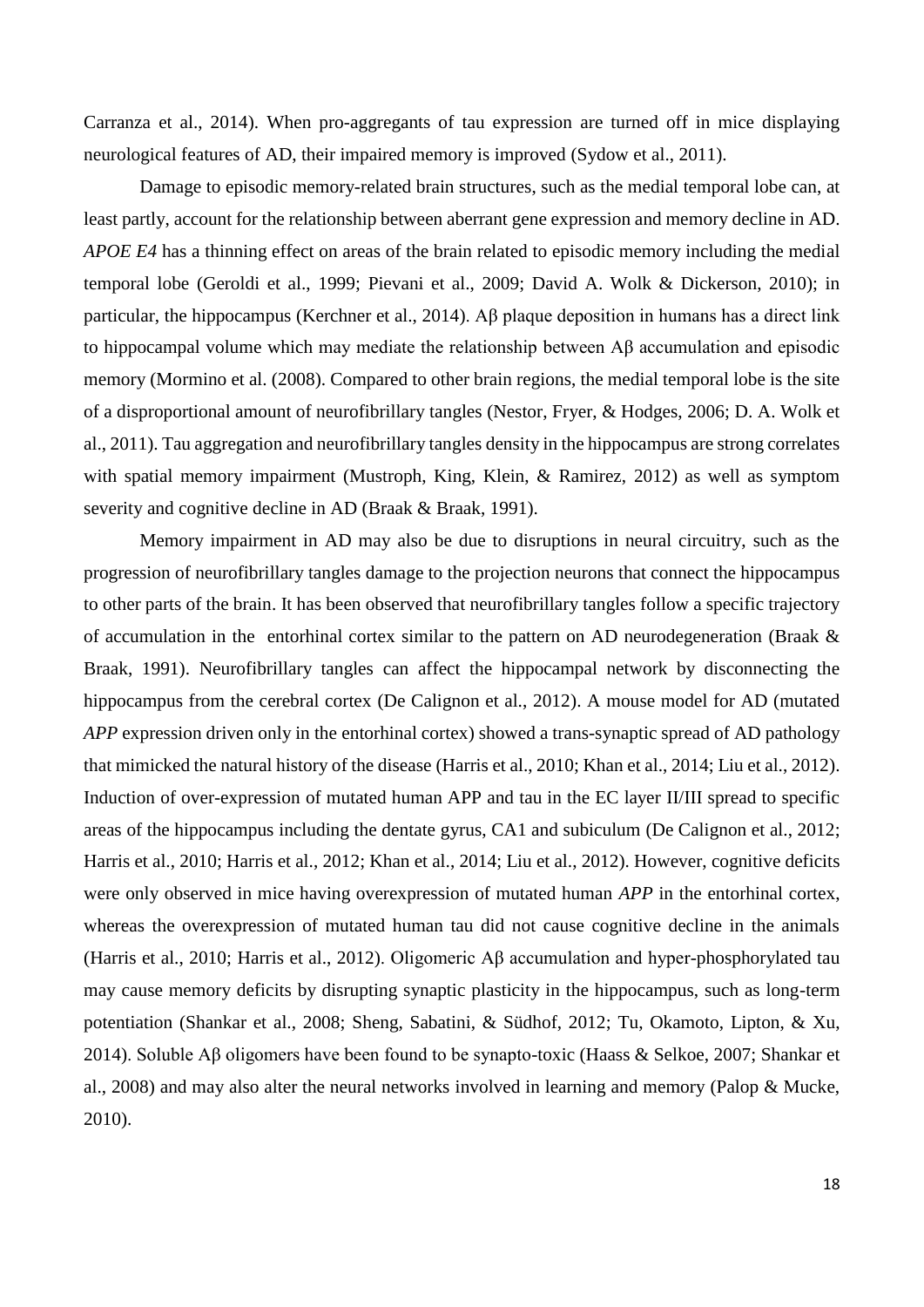#### **3- Genetic influence on amyloid plaques formation and tangle deposition**

The most common hypothesis that invokes the implication of APP in the neuronal cell death in AD is the amyloid hypothesis. This hypothesis postulates that deposition of amyloid plaques or partially aggregated soluble Aβ trigger a neurotoxic cascade, thereby causing neurodegeneration and AD. This theory is based on studies suggesting that Aβ is toxic to neurons. The transfected cell line study showed that expressing familial AD mutant genes leads to increased  $\overrightarrow{AB}$  release. A study showing a close correlation among memory deficits, Aβ elevation and amyloid plaques in transgenic mice supports the amyloid hypothesis [\(Guerrero et al., 2009\)](#page-25-13).

A modified version of the amyloid hypothesis postulates that the primary contributor to the etiology of AD lies within the cytoplasmic domain of *APP*. This has also been used to explain the neurotoxicity of the carboxyl-terminal 99 amino acids fragment of the *APP* (*APP-C100*), which includes the 42 residues of Aβ peptide and 57 adjacent amino acids in the carboxyl-terminus of *APP*. The mechanism underlying the amyloidogenic and the neurotoxic property of *APP-100* fragment is still not known [\(Cerpa et al., 2008\)](#page-24-14).

However, a recent model has been suggested in which intracellular amyloidogenic fragments, such as *APP-C100*, kill neurons "from inside," in contrast to the popular hypothesis that extracellular Aβ causes neurodegeneration ''from outside''. The *APP-C100* fragment is a normal metabolic product of *APP* in the human brain. Rcently, Sykora and coworkers showed that a 31-residues of C-terminal fragment was generated by caspase cleavage of *APP* within its cytoplasmic domain in cells undergoing apoptosis. Expression study justified that 31 residues fragment was sufficient to induce apoptosis. Deletion of 31-residues from *APP-C100* removed its neurotoxicity, suggesting that this region may mediate toxicity. The proteolysis of *APP* to Aβ40 and Aβ42 should also yield a cognate C-terminal fragment (CTFg) of 59 and 57 residues, respectively. All conditions that increase the Aβ42 production automatically increases CTFg57 fragment. Thus, the observed high correlation between AD and Aβ42 levels may naturally extend to CTFg57 [\(Sykora et al., 2015\)](#page-29-16).

The second major lesion characteristic of AD is the intracellular deposition of the microtubulebinding protein, tau, in the form of neurofibrillary tangles. Multiple reports suggest that the load of this lesion may be more closely linked to dementia characteristic of AD than amyloid plaque burden. The tau model suggests that the creation of neurofibrillary tangles is the most important characteristic of AD and their density correlates positively with disease severity [\(Moore et al., 2015\)](#page-28-16). According to the tau hypothesis, structural modification of tau such as hyper-phosphorylation and aggregation interferes with tau function leading to the neuronal dysfunction that may cause AD. In support of this hypothesis, abnormally phosphorylated tau has been observed in the CSF of AD patients at a very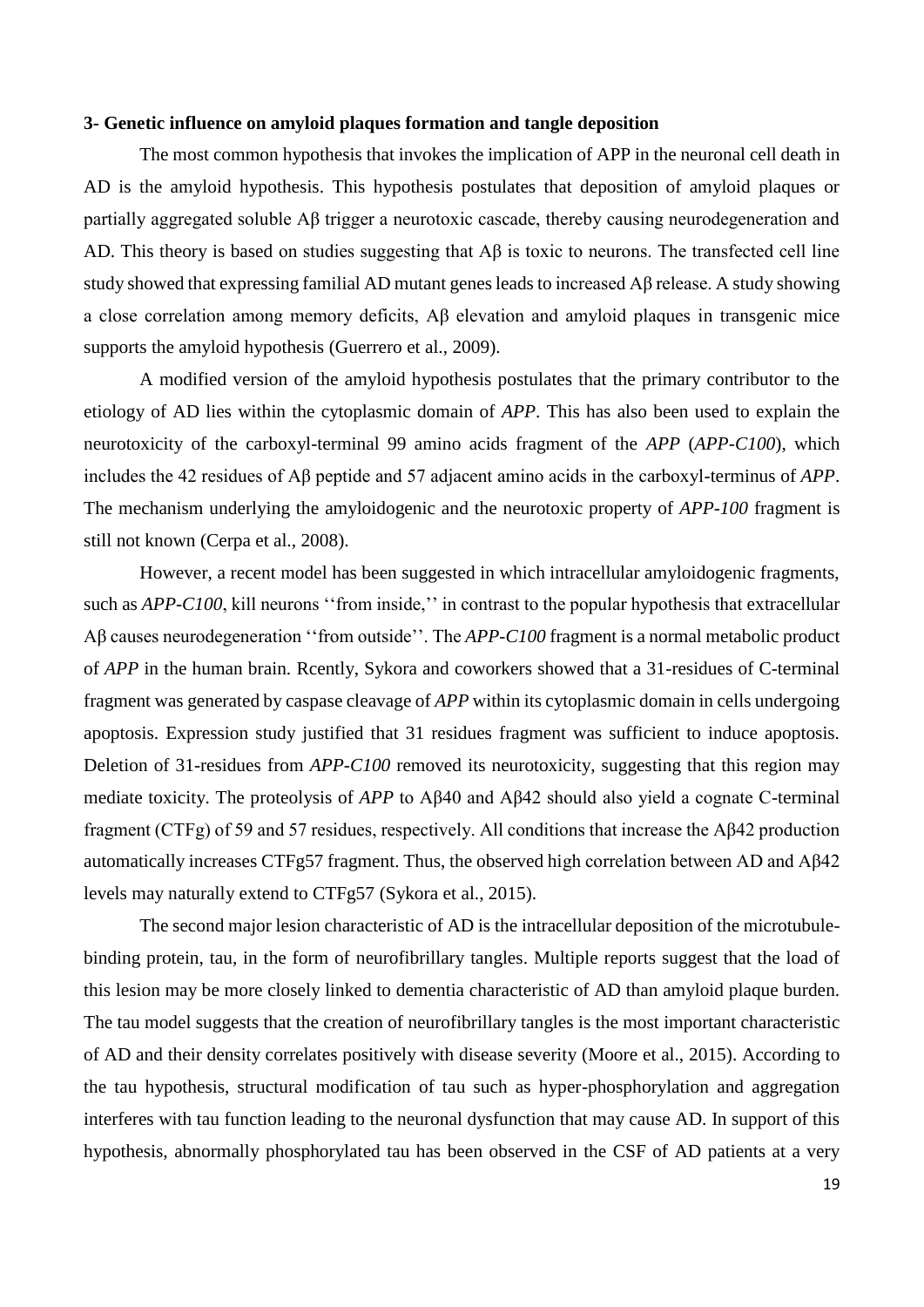early stage. Furthermore, mutations in *tau* lead to dementia and neurofibrillary tangles formation. However, it is important to note that these mutations do not lead to amyloid deposition characteristic of AD. One report has suggested that the formation of neurofibrillary tangles in P301l tau transgenic mice is induced by Aβ42 fibrils [\(Götz, Chen, van Dorpe, & Nitsch, 2001\)](#page-25-14), and a second report has observed enhanced neurofibrillary degeneration in transgenic mice expressing mutant *tau* and *APP* genes [\(Lewis et al., 2001\)](#page-27-16). Multiple genes which are associated with Aβ functionality are mentioned in Fig. 2.



**Figure 2: Clump of AD mediated genes which have functional association with Aβ**. The genes in light green are associated with cleavage of APP. The genes in red color are depicted for Aβ. The cyan color genes are associated with tau toxicity and purple color genes are still under investigation.

### **4- Genetic and functional deficiencies of neurotransmitters in AD**

The relationship between cholinergic neuronal loss and causative amyloid plaques produced from mutant genes is a major area that has been under intensive research. In this regard, several recent studies using cell culture and animal models have shed light onto the effects of anticholinesterase drugs on levels of amyloid proteins. Specific agents possess amyloid lowering actions as a consequence of their cholinergic as well as non-classical, non-cholinergic activities. This overlap in actions of particular agents may be critical in light of the extensive colocalization of the G1 forms of acetyl- and buteryl-cholinesterase (AChE and BChE) and amyloid plaques, which correlate with plaque load and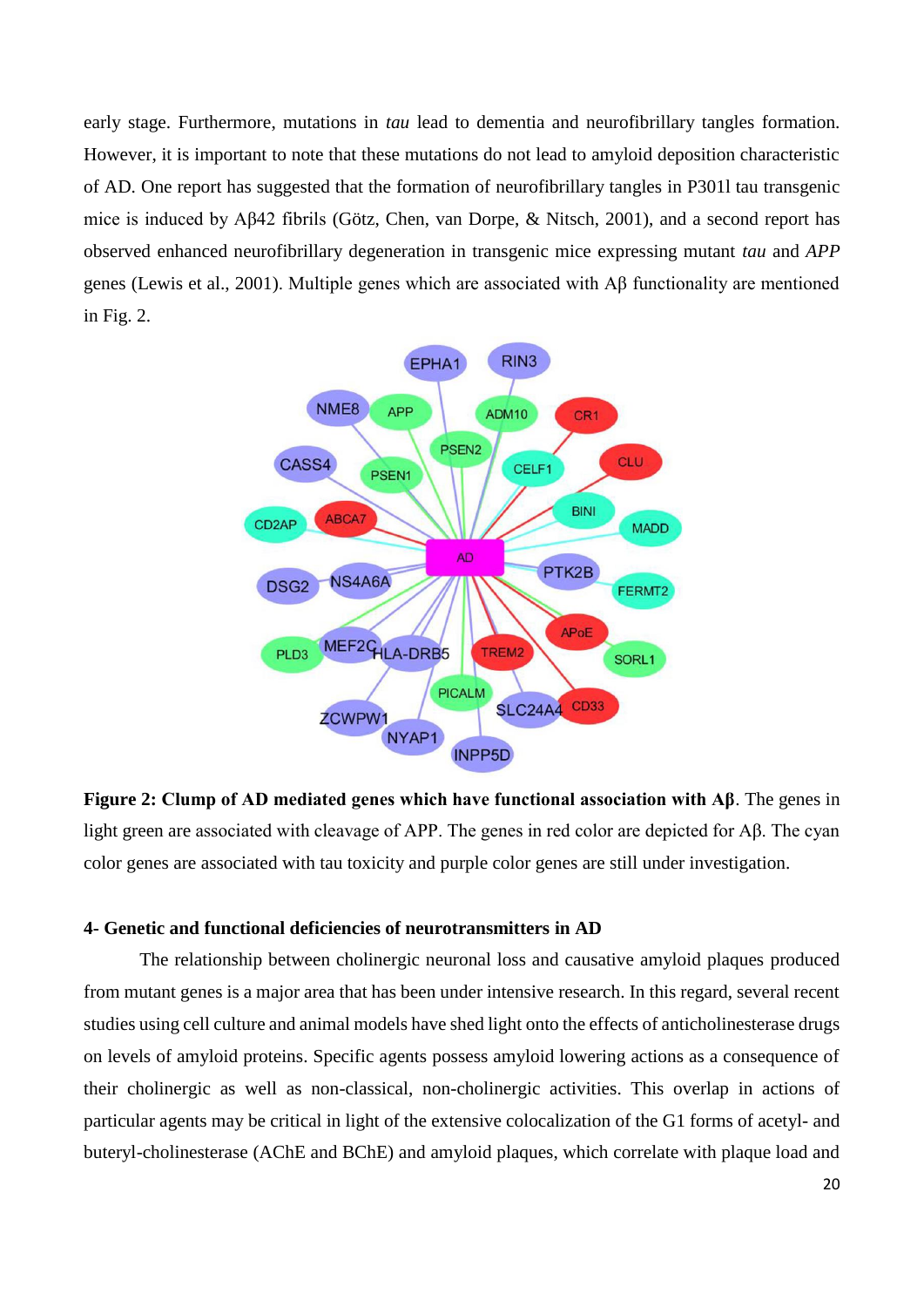disease progression. Indeed, there is a colocalization of BChE and all of the pathological hallmarks of AD such as amyloid plaques, neurofibrillary tangles, and dystrophic neurons. The reasons underpinning such colocalization have yet to be elucidated, but may be related to a host of noncholinergic actions associated with acetylcholine esterase (AChE) and butrylcholine esterase (BChE). For example, both enzymes are known to play a role in cell proliferation and differentiation in embryonic brain as well as to bear a structural similarity to adhesion molecules (e.g., neurotactin, neuroligin, and gliotactin) that possess trophic and regenerative functions. In addition, BChE has been reported to cleave substrates other than choline esters and likely has amylase and protease activities. Unfortunately, the coexistence of AChE and BChE with Aβ peptide may amplify the toxicity and latterly cause spiraling deleterious events within the brain [\(Barber et al., 1996\)](#page-24-15). Whether or not cholinesterase agonist can block the interaction between the enzymes and Aβ peptides remain to be elucidated and likely will depend on the wide presence of genetically influenced binding sites involved in the enzyme/drug and enzyme/peptide interactions [\(Kumar, Singh, & Ekavali, 2015\)](#page-27-17).

In AD, the severe loss of cholinergic neurons in the nucleus basalis and associated areas that form the cholinergic forebrain area, and their projections to the cerebral cortices are marked with decreased levels of acetylcholine and its rate-limiting synthetic enzyme, choline acetyltransferase, in the cortex [\(Bartus, Dean, Beer, & Lippa, 1982\)](#page-24-16). There is also a matching reduction in the level of the enzyme, AChE; in particular, the G4 form [\(Atack, Perry, Bonham, Candy, & Perry, 1986\)](#page-24-17), which is responsible for terminating the physiological role of acetylcholine at cholinergic synapses. The reduction of cholinergic activity in the central nervous system of AD patients is controlled by mutant *APP* proteins and correlates with deterioration of scores on dementia rating scales. Coincidental with these changes, the level of its sister enzyme BChE is raised.

BChE shares 65% homology with AChE and likewise metabolizes acetylcholine, but have topological differences. BChE is predominantly localized in the glial cells, increases during AD progression, and likely functions to hydrolyze the excessive acetylcholine in the healthy brain. The ratio of AChE to BChE change from 0.3 in the normal area to 11 in some brain areas as AD develops. Undoubtedly, mismatching results were observed between acetylcholine release and its optimal metabolism that likely contributes to cholinergic dysfunction. In addition, a recent study has demonstrated that 10-15% cholinergic neurons in the hippocampus and amygdala of healthy human brain have BChE, rather than AChE, at the synapse as their metabolizing enzyme [\(Greig et al., 2000\)](#page-25-15).

Another study hypothesize that specific neuronal pathways may function via BChE, which prompted the recent development of selective reversible agents to inhibit BChE. The selected inhibitors work to augment these pathways and to normalize the BChE versus AChE ratio in the AD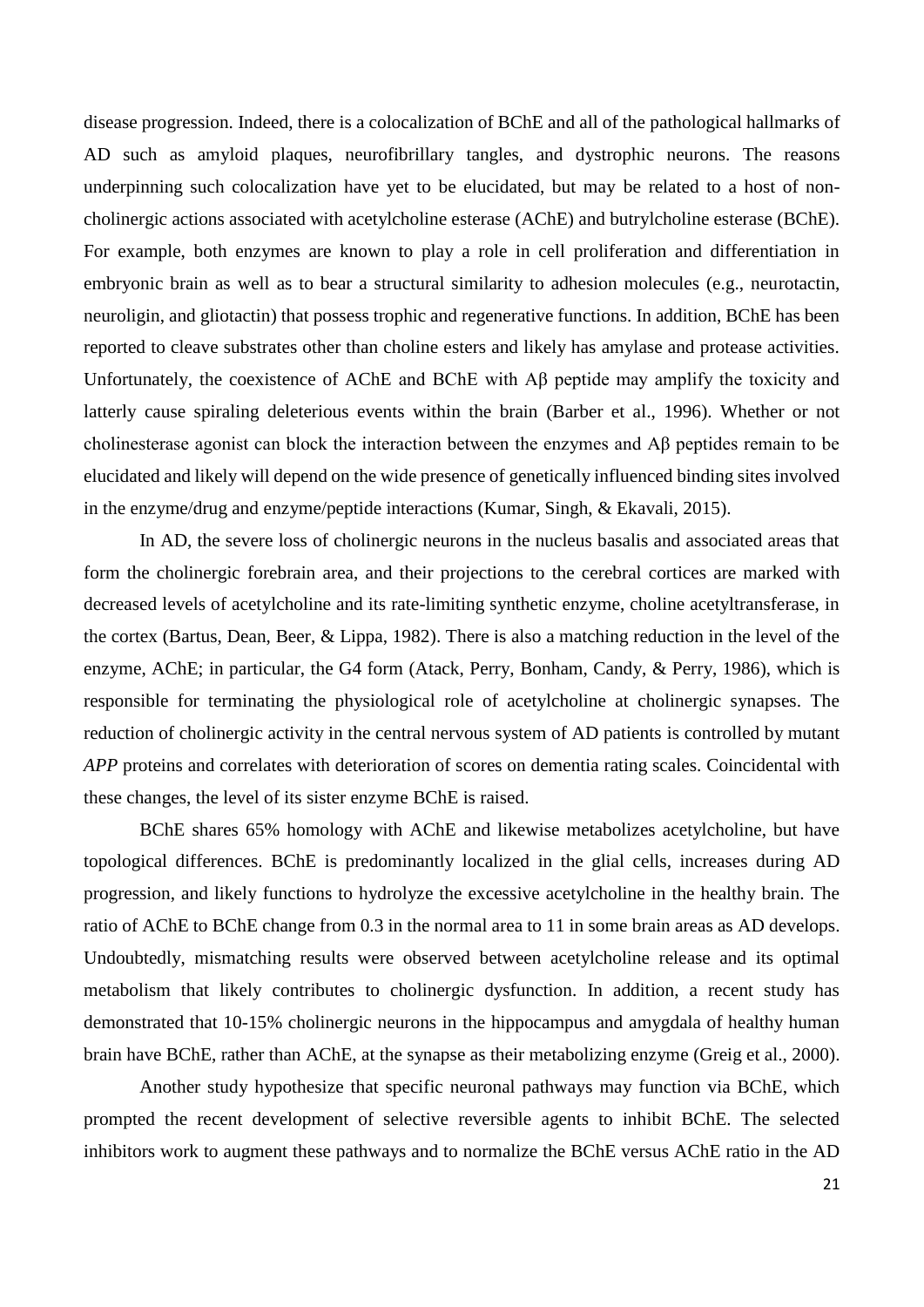brain. All these findings, along with the known role of cholinergic neurotransmission in memory processing and storage, led to the hypothesis that cholinergic augmentation might improve cognition in AD. This cognition AD improvement is the results of amplification of acetylcholine's action (muscarinic and nicotinic) through inhibition of its metabolizing enzymes by direct use of agonists that combat the effect of synaptic signaling initiated by *APP* mutant genes [\(Craig, Hong, & McDonald,](#page-25-16)  [2011\)](#page-25-16).

Currently, cholinesterase inhibition is the most effective, widely studied, and developed approach for treating the symptoms of AD. In this regard, four currently administered drugs for AD (tacrine, donepezil, rivastigmine, and galantamine) have been approved by the Food and Drug Administration (FDA) for prescription as cholinesterase inhibitors. All of them are centrally active and have been shown to improve memory and cognition in some patients with mild to moderate AD. Their effects become more apparent after several weeks of therapy and all members of the same drug class vary in some unexpected ways. This dissimilarity likely derives from their divergent chemical structures, different binding sites and pharmacokinetics values of AChE and BChE. Resulting from this, donepezil and galantamine possess selectivity for the acetyl form of cholinesterase, whereas both tacrine and rivastigmine co-inhibit both AChE and BChE. Furthermore, likely due to their mechanisms of binding action and long half-lives, the former two agents gradually induce up-regulation of their target AChE, whereas the latter do not. The other differences plausibly account for the observation that patients not benefiting from one agent may benefit from another, although all are of the same class [\(Zemek et al., 2014\)](#page-30-12).

### **Conclusions and future directions**

Genes are now considered key players to explore the etiology of AD. In this article, we reviewed some known genetic risk and protective factors of AD. We discussed 31 genes with respect to their mutations and known functional effects (penetration/prevalence). The recognition of AD risk variants may provide a new gateway to properly understand the underlying AD mechanism. Recently, the novel identified genes showed significance association with Aβ production and clearance, which exposed significance of this mechanistic pathway (Aβ) in the pathogenesis of AD. In our review, we highlighted the few genes such as *ABCA7, BIN1, CASS4, CD33, CD2AP, CELF1, CLU, CR1, DSG2, EPHA1, FERMT2, HLA-DRB5-DBR1, INPP5D, MS4A, MEF2C, NME8, PICALM, PTK2B, SLC24H4-RIN3, SORL1, and ZCWPW1* are associated with AD risk.

Mutated genes and common variants actively participate in the pathogenesis of AD by exploring the underlying Aβ-signaling pathways. Most of genes (*APP, PSEN1, PSEN2* and *APOE*) were understood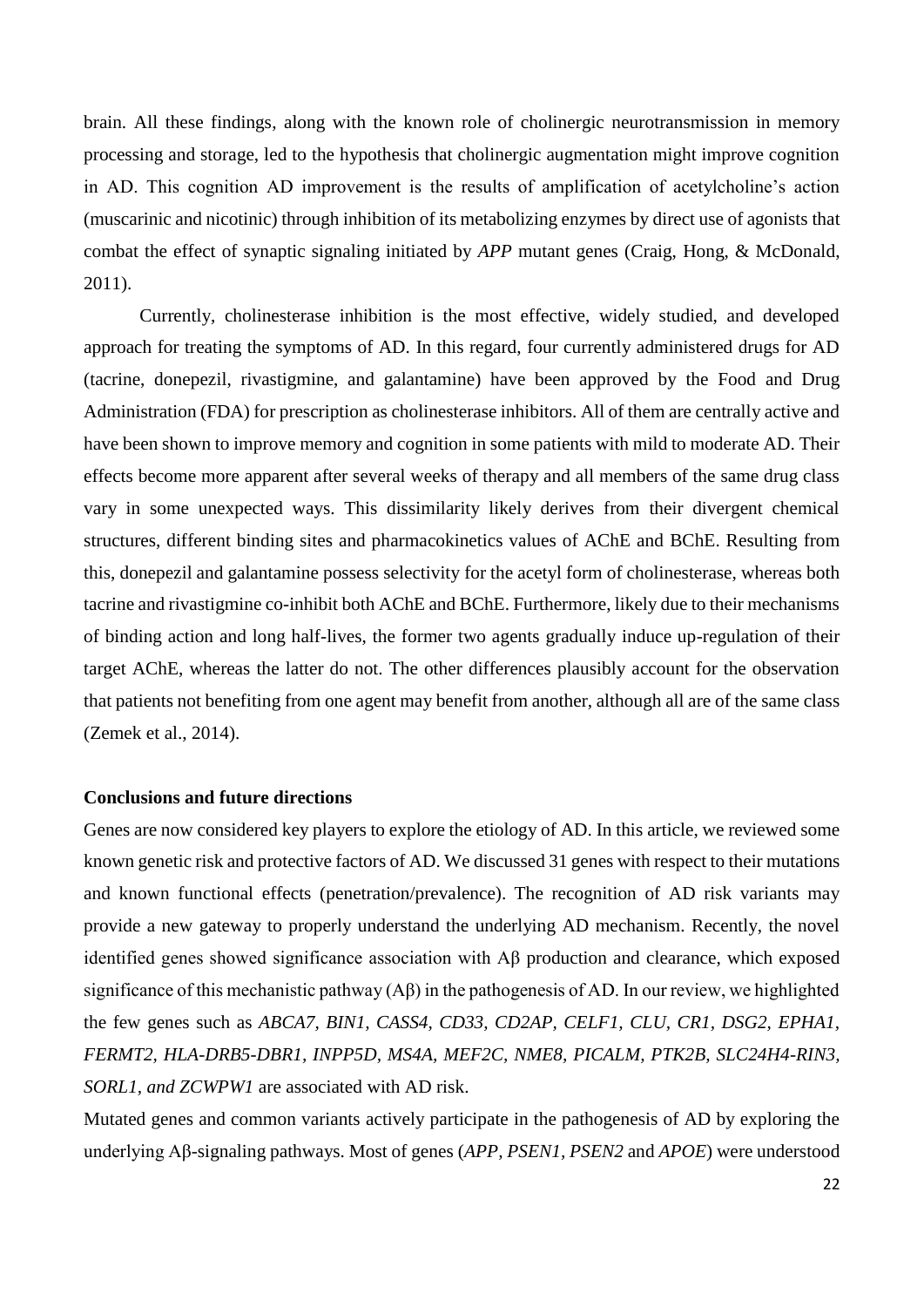as key regulators in the Aβ production and have significant effect on the synaptic receptors in both EOAD and LOAD stages. Multiple cellular and molecular genetic approaches showed the significance of these genes mediated proteins and their downstream signaling pathways which may be considered as novel targets in the therapeutics of AD. Recently, different research groups are synthesizing their agonists by taking these proteins as novel targets to treat AD. Multiple factors such as nutritional, genetic and environmental stress may also highlight more effective and preventive approaches for AD. Taken together, this review gives a brief updating of genetic etiology of AD and of the mechanistic pathways of common mediated proteins which may be considered as novel targets against AD pathology in future. Studies on neurobiological mechanisms to provide new targets for drug development in AD are expanding rapidly, and current investigations cover a broad area of cellular, molecular, genetic, and clinical research.

Herein, we have made an attempt to review recent trends in AD research in these aforementioned areas. The molecular genetics of AD and the role of key proteins (known and to be discovered) that are believed to participate in AD pathogenesis are important fields for further research. Similarly, the cell biology of AD, particularly the roles of secretases, presenilin, notch and tau proteins should provide new light on the cascade of AD neurodegenerative pathways. In addition to *APP* and *PSEN1*, there is significant active research underway in the development of new inhibitors for *PSEN1* and γ-secretase as targets for treatment of AD. Research is also underway to dissect and characterize *APP* genetic regulatory elements for the development of potential drug targets. Furthermore, research on the clusterin, *ABAC7*, *SORL1* genes could produce novel therapeutic targets for treatment of AD. Newer technologies, such as DNA microarray technologies to study gene expression profiles in AD, proteomics to analyze the protein profiling of AD brain tissues, and transgenic mouse models of AD, should yield new and useful clues to further characterize the pathobiochemical processes of AD. Other approaches, such as nutritional, genetic and environmental factors, may also highlight more effective preventive strategies for AD. Indeed, our current understanding of the role of oxidative stress in AD has resulted in the wide use of antioxidants, such as vitamin E, to potentially delay the progression of AD. Finally, it should be stressed that both early diagnosis of AD and the development of quantitative markers to better follow the course of the disease are also extremely important for the evaluation and successful development of therapeutic strategies [\(Imtiaz, Tolppanen, Kivipelto, & Soininen, 2014\)](#page-26-16).

**Competing interests**: The authors declare that they have no competing interests.

### **References**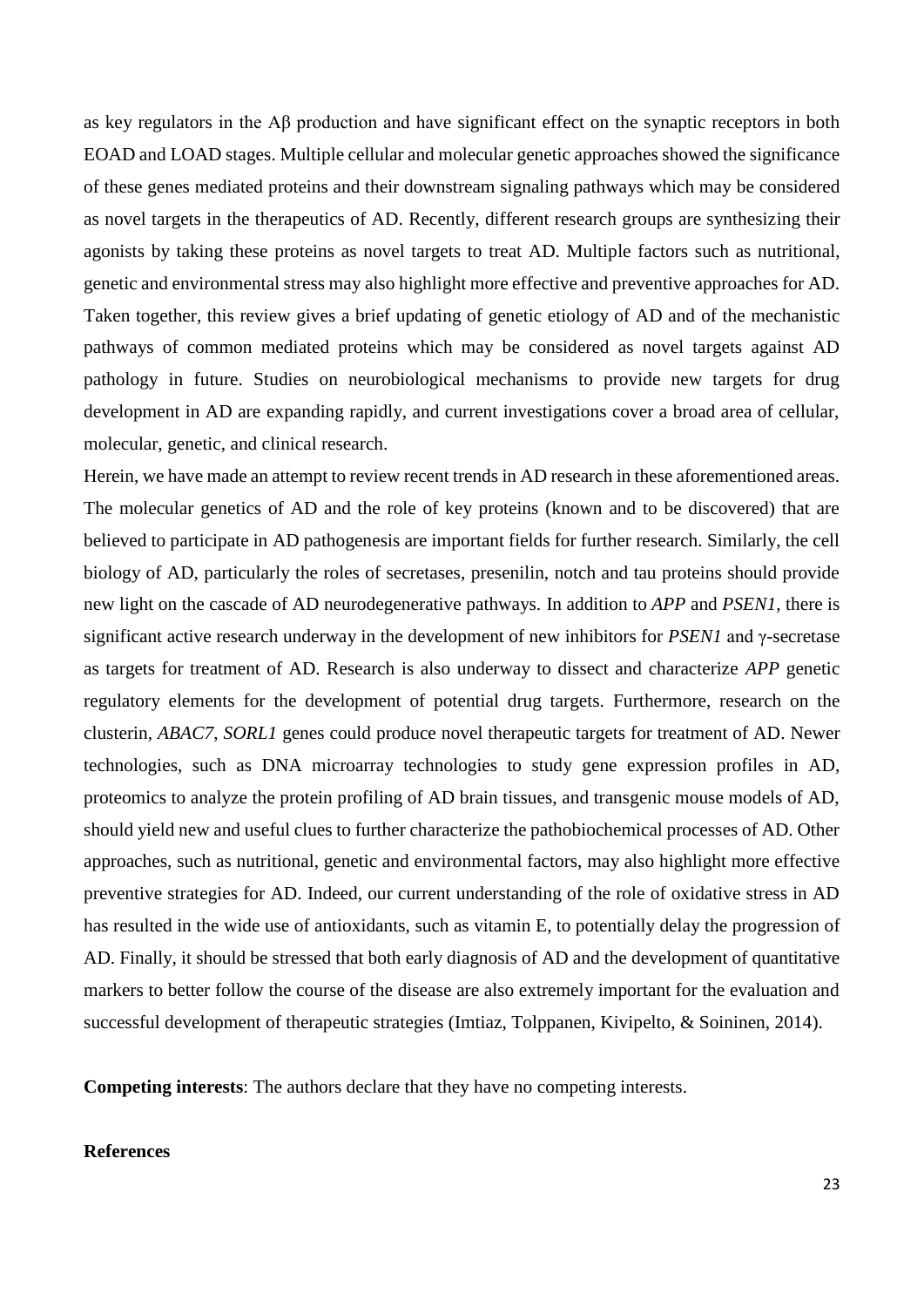- <span id="page-24-7"></span>Alonso, A. D. C., Mederlyova, A., Novak, M., Grundke-Iqbal, I., & Iqbal, K. (2004). Promotion of hyperphosphorylation by frontotemporal dementia tau mutations. *Journal of Biological Chemistry, 279*(33), 34873-34881. doi: 10.1074/jbc.M405131200
- <span id="page-24-0"></span>Alzheimer's\_Association. (2014). Alzheimer's disease facts and figures. *Alzheimer's & Dementia, 10*, e47-92. doi: 10.1016/j.jalz.2013.02.003
- <span id="page-24-10"></span>Andrews-Zwilling, Y., Bien-Ly, N., Xu, Q., Li, G., Bernardo, A., Yoon, S. Y., . . . Huang, Y. (2010). Apolipoprotein E4 Causes Age- and Tau-Dependent Impairment of GABAergic Interneurons, Leading to Learning and Memory Deficits in Mice. *J. Neurosci., 30*(41), 13707-13717. doi: 10.1523/JNEUROSCI.4040-10.2010
- <span id="page-24-11"></span>Ashe, K. H., & Zahs, K. R. (2010). erProbing the Biology of Alzheimer's Disease in Mice. *Neuron, 66*, 631-645. doi: 10.1016/j.neuron.2010.04.031
- <span id="page-24-17"></span>Atack, J. R., Perry, E. K., Bonham, J. R., Candy, J. M., & Perry, R. H. (1986). Molecular forms of acetylcholinesterase and butyrylcholinesterase in the aged human central nervous system. *J Neurochem, 47*(1), 263-277.
- <span id="page-24-4"></span>Bali, J., Gheinani, a. H., Zurbriggen, S., & Rajendran, L. (2012). Role of genes linked to sporadic Alzheimer's disease risk in the production of -amyloid peptides. *proceedings of the national academy of sciences, 109*(38), 15307-15311. doi: 10.1073/pnas.1201632109
- <span id="page-24-15"></span>Barber, K., Mala, R. R., Lambert, M. P., Qiu, R., MacDonald, R. C., & Klein, W. L. (1996). Delivery of membrane-impermeant fluorescent probes into living neural cell populations by lipotransfer. *Neurosci Lett, 207*(1), 17-20. doi: 10.1016/0304-3940(96)12497-6
- <span id="page-24-16"></span>Bartus, R. T., Dean, R. L., Beer, B., & Lippa, a. S. (1982). The cholinergic hypothesis of geriatric memory dysfunction. *Science (New York, N.Y.), 217*(4558), 408-414. doi: 10.1126/science.7046051
- <span id="page-24-2"></span>Bastin, C., & Salmon, E. (2014). Early neuropsychological detection of Alzheimer's disease. *European Journal of Clinical Nutrition, 68*(11), 1192-1199. doi: 10.1038/ejcn.2014.176
- <span id="page-24-3"></span>Bird, T. D. (2008). Genetic aspects of Alzheimer disease. *Genet Med, 10*(4), 231-239. doi: 10.1097/GIM.0b013e31816b64dc
- <span id="page-24-8"></span>Braak, H., & Braak, E. (1991). Acta H ' pathologica Neuropathological stageing of Alzheimer-related changes. *Acta Neuropathol, 82*, 239-259. doi: 10.1007/BF00308809
- <span id="page-24-1"></span>Brookmeyer, R., Johnson, E., Ziegler-Graham, K., & Arrighi, H. M. (2007). Forecasting the global burden of Alzheimer's disease. *Alzheimer's and Dementia, 3*(3), 186-191. doi: 10.1016/j.jalz.2007.04.381
- <span id="page-24-5"></span>Carrasquillo, M. M., Belbin, O., Hunter, T. a., Ma, L., Bisceglio, G. D., Zou, F., . . . Younkin, S. G. (2011). Replication of BIN1 Association with Alzheimer's Disease and Evaluation of Genetic Interactions. *Journal of Alzheimer's disease : JAD, 24*(4), 751-758. doi: 10.3233/JAD-2011-101932
- <span id="page-24-13"></span>Castillo-Carranza, D. L., Sengupta, U., Guerrero-Muñoz, M. J., Lasagna-Reeves, C. A., Gerson, J. E., Singh, G., . . . Kayed, R. (2014). Passive immunization with Tau oligomer monoclonal antibody reverses tauopathy phenotypes without affecting hyperphosphorylated neurofibrillary tangles. *The Journal of neuroscience, 34*(12), 4260-4272. doi: 10.1523/JNEUROSCI.3192-13.2014
- <span id="page-24-14"></span>Cerpa, W., Dinamarca, M. C., Inestrosa, N. C., W, C., M.C, D., Cerpa, W., . . . Inestrosa, N. C. (2008). Structurefunction implications in Alzheimer's disease: Effect of Abeta oligomers at central synapses. *Current Alzheimer Research, 5*(3), 233-243.
- <span id="page-24-6"></span>Chapuis, J., Hansmannel, F., Gistelinck, M., Mounier, a., Van Cauwenberghe, C., Kolen, K. V., . . . Lambert, J. C. (2013). Increased expression of BIN1 mediates Alzheimer genetic risk by modulating tau pathology. *Mol Psychiatry, 18*(11), 1225-1234. doi: 10.1038/mp.2013.1
- <span id="page-24-9"></span>Choo, I. H., Lee, D. Y., Oh, J. S., Lee, J. S., Lee, D. S., Song, I. C., . . . Woo, J. I. (2010). Posterior cingulate cortex atrophy and regional cingulum disruption in mild cognitive impairment and Alzheimer's disease. *Neurobiol Aging, 31*(5), 772-779. doi: 10.1016/j.neurobiolaging.2008.06.015
- <span id="page-24-12"></span>Cleary, J. P., Walsh, D. M., Hofmeister, J. J., Shankar, G. M., Kuskowski, M. a., Selkoe, D. J., & Ashe, K. H. (2005). Natural oligomers of the amyloid-beta protein specifically disrupt cognitive function. *Nat Neurosci, 8*(1), 79-84. doi: 10.1038/nn1372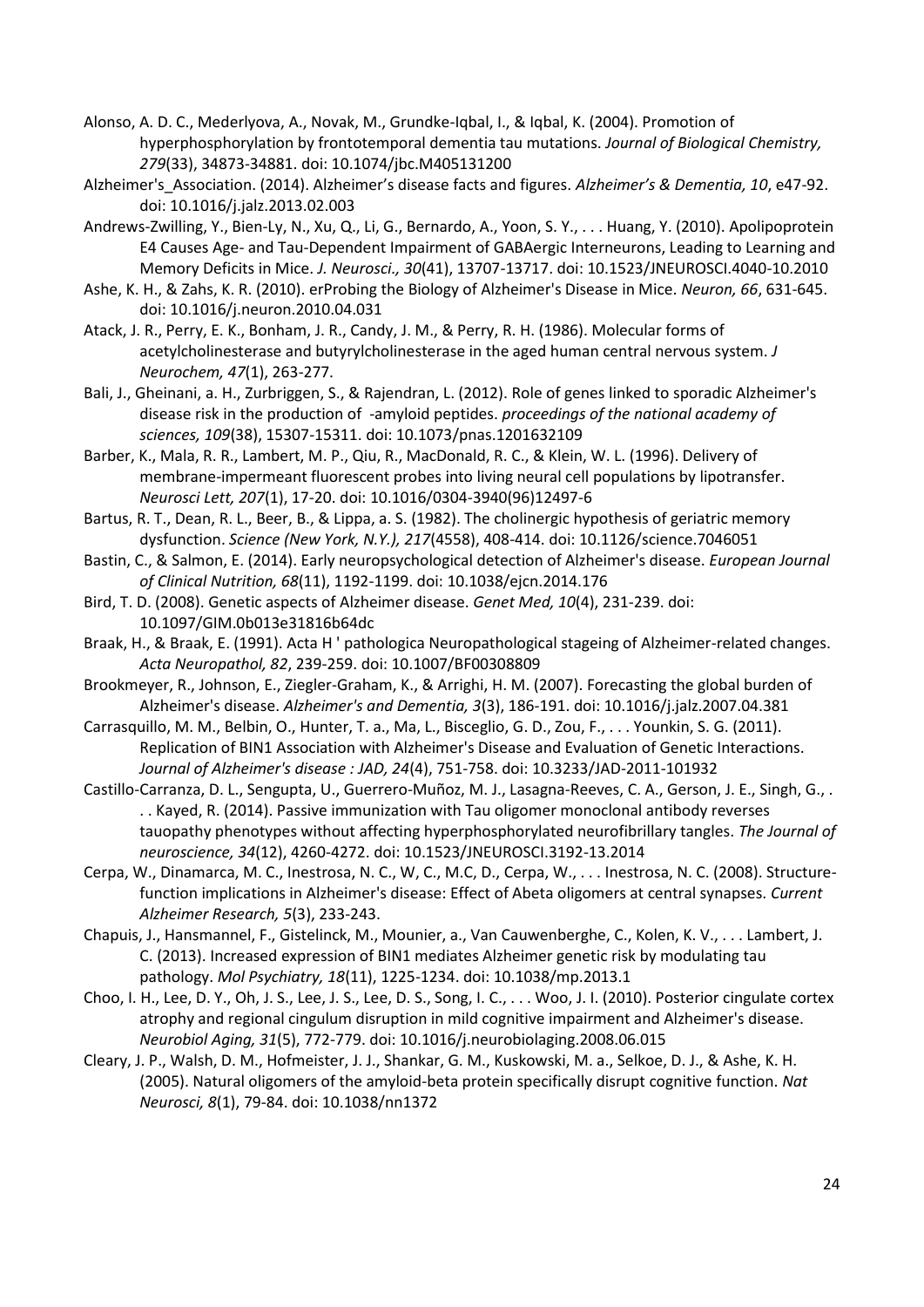- <span id="page-25-1"></span>Cochran, J. N., Rush, T., Buckingham, S. C., & Roberson, E. D. (2015). The Alzheimer's disease risk factor CD2AP maintains blood-brain barrier integrity. *Human Molecular Genetics, 24*(23), 6667-6674. doi: 10.1093/hmg/ddv371
- <span id="page-25-16"></span>Craig, L. A., Hong, N. S., & McDonald, R. J. (2011). Revisiting the cholinergic hypothesis in the development of Alzheimer's disease. *Neurosci Biobehav Rev, 35*, 1397-1409. doi: 10.1016/j.neubiorev.2011.03.001
- <span id="page-25-11"></span>De Calignon, A., Polydoro, M., Suárez-Calvet, M., William, C., Adamowicz, D. H., Kopeikina, K. J., . . . Hyman, B. T. (2012). Propagation of Tau Pathology in a Model of Early Alzheimer's Disease. *Neuron, 73*(4), 685-697. doi: 10.1016/j.neuron.2011.11.033
- <span id="page-25-3"></span>Dietzsch, E., Murphy, B. F., Kirszbaum, L., Walker, I. D., & Garson, O. M. (1992). Regional localization of the gene for clusterin (SP-40,40; gene symbol CLI) to human chromosome 8p12-->p21. *Cytogenet Cell Genet, 61*(3), 178-179.
- <span id="page-25-6"></span>Dingwall, C. (2001). Spotlight on BACE: The secretases as targets for treatment in Alzheimer disease. *Journal of Clinical Investigation, 108*, 1243-1246. doi: 10.1172/JCI200114402
- <span id="page-25-7"></span>Drebing, C. E., Moore, L. H., Cummings, J. L., van Gorp, W. G., Hinkin, C., Perlman, S. L., . . . Cedarbaum, S. D. (1994). Patterns of neuropsychological performance among forms of subcortical dementia: A case study approach. *Neuropsychiatry Neuropsychol Behav Neurol, 7*, 57-66.
- <span id="page-25-2"></span>Dustin, M. L., Olszowy, M. W., Holdorf, A. D., Li, J., Bromley, S., Desai, N., . . . Shaw, A. S. (1998). A novel adaptor protein orchestrates receptor patterning and cytoskeletal polarity in T-cell contacts. *Cell, 94*(5), 667-677. doi: 10.1016/S0092-8674(00)81608-6
- <span id="page-25-9"></span>Eriksen, J. L., & Janus, C. G. (2007). Plaques, tangles, and memory loss in mouse models of neurodegeneration. *Behavior Genetics, 37*, 79-100. doi: 10.1007/s10519-006-9118-z
- <span id="page-25-10"></span>Geroldi, C., Pihlajamäki, M., Laakso, M. P., Decarli, C., Beltramello, A., Bianchetti, A., . . . Frisoni, G. B. (1999). APOE-epsilon4 is associated with less frontal and more medial temporal lobe atrophy in AD. *Neurology, 53*(8), 1825-1832. doi: 10.1212/WNL.53.8.1825
- <span id="page-25-8"></span>Gillespie, A. K., Jones, E. A., Lin, Y. H., Karlsson, M. P., Kay, K., Yoon, S. Y., . . . Huang, Y. (2016). Apolipoprotein E4 Causes Age-Dependent Disruption of Slow Gamma Oscillations during Hippocampal Sharp-Wave Ripples. *Neuron, 90*(4), 740-751. doi: 10.1016/j.neuron.2016.04.009
- <span id="page-25-5"></span>Goedert, M., & Spillantini, M. G. (2001). Tau gene mutations and neurodegeneration. *Biochem Soc Symp, 1*(67), 59-71.
- <span id="page-25-14"></span>Götz, J., Chen, F., van Dorpe, J., & Nitsch, R. M. (2001). Formation of neurofibrillary tangles in P301l tau transgenic mice induced by Abeta 42 fibrils. *Science (New York, N.Y.), 293*(5534), 1491-1495. doi: 10.1126/science.1062097
- <span id="page-25-15"></span>Greig, N. H., De Micheli, E., Holloway, H. W., Yu, Q. S., Utsuki, T., Perry, T. a., . . . Soncrant, T. T. (2000). The experimental Alzheimer drug phenserine: preclinical pharmacokinetics and pharmacodynamics. *Acta neurologica Scandinavica. Supplementum, 176*(October 2016), 74-84. doi: 10.1034/j.1600- 0404.2000.00311.x
- <span id="page-25-13"></span>Guerrero, R., Navarro, P., Gallego, E., Garcia-Cabrero, A. M., Avila, J., & Sanchez, M. P. (2009). Hyperphosphorylated tau aggregates in the cortex and hippocampus of transgenic mice with mutant human FTDP-17 Tau and lacking the PARK2 gene. *Acta Neuropathologica, 117*(2), 159-168. doi: 10.1007/s00401-008-0470-3
- <span id="page-25-12"></span>Haass, C., & Selkoe, D. J. (2007). Soluble protein oligomers in neurodegeneration: lessons from the Alzheimer's amyloid beta-peptide. *Nature reviews. Molecular cell biology, 8*(2), 101-112. doi: 10.1038/nrm2101
- <span id="page-25-0"></span>Hansell, N. K., Halford, G. S., Andrews, G., Shum, D. H. K., Harris, S. E., Davies, G., . . . Wright, M. J. (2015). Genetic basis of a cognitive complexity metric. *PLoS One, 10*(4). doi: 10.1371/journal.pone.0123886
- <span id="page-25-4"></span>Harold, D., Abraham, R., Hollingworth, P., Sims, R., Gerrish, A., Hamshere, M. L., . . . Williams, J. (2009). Genome-wide association study identifies variants at CLU and PICALM associated with Alzheimer's disease. *Nat.Genet., 41*(10), 1088-1093. doi: 10.1038/ng.440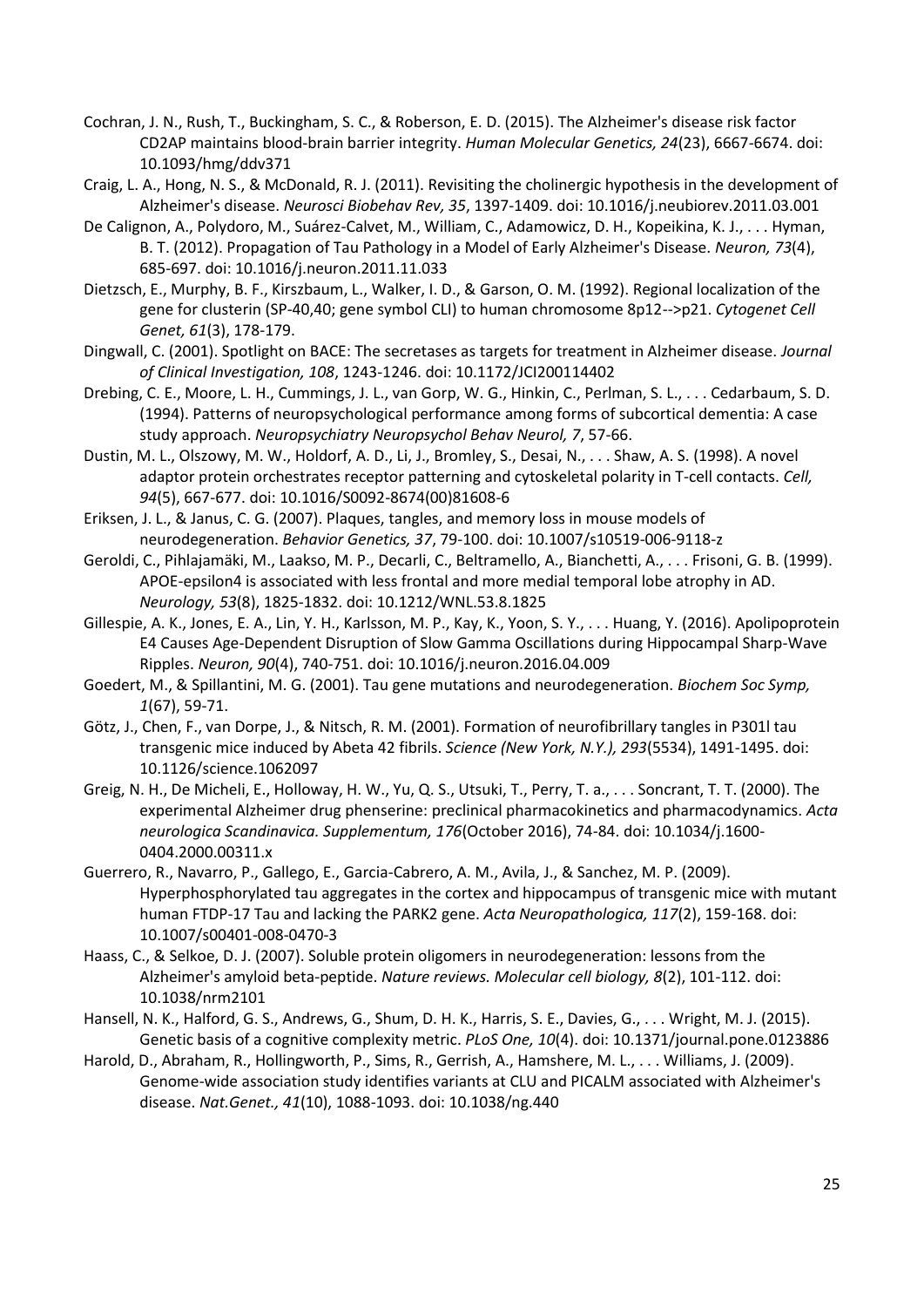- <span id="page-26-14"></span>Harris, J. A., Devidze, N., Verret, L., Ho, K., Halabisky, B., Thwin, M. T., . . . Mucke, L. (2010). Transsynaptic Progression of Amyloid-??-Induced Neuronal Dysfunction within the Entorhinal-Hippocampal Network. *Neuron, 68*(3), 428-441. doi: 10.1016/j.neuron.2010.10.020
- <span id="page-26-15"></span>Harris, J. A., Koyama, A., Maeda, S., Ho, K., Devidze, N., Dubal, D. B., . . . Mucke, L. (2012). Human P301L-Mutant Tau Expression in Mouse Entorhinal-Hippocampal Network Causes Tau Aggregation and Presynaptic Pathology but No Cognitive Deficits. *PLoS One, 7*(9). doi: 10.1371/journal.pone.0045881
- <span id="page-26-13"></span>Hernández, F., & Avila, J. (2010). Intra and extracellular protein interactions with tau. *Current Alzheimer Research, 7*(8), 670-676. doi: 10.2174/156720510793611583
- <span id="page-26-6"></span>Herzog, H., Nicholl, J., Hort, Y. J., Sutherland, G. R., & Shine, J. (1996). Molecular cloning and assignment of FAK2, a novel human focal adhesion kinase, to 8p11.2-p22 by nonisotopic in situ hybridization. *Genomics, 32*(3), 484-486. doi: 10.1006/geno.1996.0149
- <span id="page-26-9"></span>Hickman, S. E., & El Khoury, J. (2014). TREM2 and the neuroimmunology of Alzheimer's disease. *Biochemical Pharmacology, 88*(4), 495-498. doi: 10.1016/j.bcp.2013.11.021
- <span id="page-26-2"></span>Hollingworth, P., Harold, D., Sims, R., Gerrish, A., Lambert, C., Carrasquillo, M. M., . . . Brice, A. (2011). Common variants in ABCA7, MS4A6A/MS4A4E, EPHA1, CD33 and CD2AP are associated with Alzheimer's disease. *Nature, 43*(5), 429-435. doi: 10.1038/ng.803.Common
- <span id="page-26-1"></span>Hu, X., Pickering, E., Liu, Y. C., Hall, S., Fournier, H., Katz, E., . . . Soares, H. (2011). Meta-analysis for genomewide association study identifies multiple variants at the BIN1 locus associated with late-onset Alzheimer's disease. *PLoS One, 6*(2), e16616-e16616. doi: 10.1371/journal.pone.0016616
- <span id="page-26-7"></span>Huang, Y. Q., Lu, W. Y., Ali, D. W., Pelkey, K. A., Pitcher, G. M., Lu, Y. M., . . . MacDonald, J. F. (2001). CAK??/Pyk2 kinase is a signaling link for induction of long-term potentiation in CA1 hippocampus. *Neuron, 29*(2), 485-496. doi: 10.1016/S0896-6273(01)00220-3
- <span id="page-26-3"></span>Hulett, M. D., Pagler, E., Hornby, J. R., Hogarth, P. M., Eyre, H. J., Baker, E., . . . Parish, C. R. (2001). Isolation, tissue distribution, and chromosomal localization of a novel testis-specific human fourtransmembrane gene related to CD20 and FcepsilonRI-beta. *Biochem Biophys Res Commun, 280*(1), 374-379. doi: 10.1006/bbrc.2000.4088
- <span id="page-26-16"></span>Imtiaz, B., Tolppanen, A.-M., Kivipelto, M., & Soininen, H. (2014). Future directions in Alzheimer's disease from risk factors to prevention. *Biochemical Pharmacology, 88*(4), 661-670. doi: 10.1016/j.bcp.2014.01.003
- <span id="page-26-11"></span>Iqbal, K., Liu, F., & Gong, C.-X. (2016). Tau and neurodegenerative disease: the story so far. *Nature reviews. Neurology, 12*(1), 15-27. doi: 10.1038/nrneurol.2015.225
- <span id="page-26-10"></span>Iqbal, K., Liu, F., Gong, C.-X., & Grundke-Iqbal, I. (2010). Tau in Alzheimer disease and related tauopathies. *NIH Public Access, 7*(8), 656-664. doi: 10.2174/156720510793611592
- <span id="page-26-12"></span>Ittner, L. M., Ke, Y. D., Delerue, F., Bi, M., Gladbach, A., van Eersel, J., . . . Götz, J. (2010). Dendritic function of tau mediates amyloid-beta toxicity in Alzheimer's disease mouse models. *Cell, 142*(3), 387-397. doi: 10.1016/j.cell.2010.06.036
- <span id="page-26-4"></span>Jacobsen, L., Madsen, P., Jacobsen, C., Nielsen, M. S., Gliemann, J., & Petersen, C. M. (2001). Activation and functional characterization of the mosaic receptor SorLA/LR11. *J Biol Chem, 276*(25), 22788-22796. doi: 10.1074/jbc.M100857200
- Jacobsen, L., Madsen, P., Moestrup, S. K., Lund, A. H., Tommerup, N., Nykjaer, A., . . . Petersen, C. M. (1996). Molecular characterization of a novel human hybrid-type receptor that binds the alpha2 macroglobulin receptor-associated protein. *J Biol Chem, 271*(49), 31379-31383.
- <span id="page-26-5"></span>Kaminski, W. E., Piehler, A., & Schmitz, G. (2000). Genomic organization of the human cholesterol-responsive ABC transporter ABCA7: tandem linkage with the minor histocompatibility antigen HA-1 gene. *Biochem Biophys Res Commun, 278*(3), 782-789. doi: 10.1006/bbrc.2000.3880
- <span id="page-26-8"></span>Karch, C. M., Cruchaga, C., & Goate, A. M. (2014). Alzheimer's disease genetics: From the bench to the clinic. *Neuron, 83*, 11-26. doi: 10.1016/j.neuron.2014.05.041
- <span id="page-26-0"></span>Karch, C. M., & Goate, A. M. (2015). Alzheimer's disease risk genes and mechanisms of disease pathogenesis. *Biol Psychiatry, 77*, 43-51. doi: 10.1016/j.biopsych.2014.05.006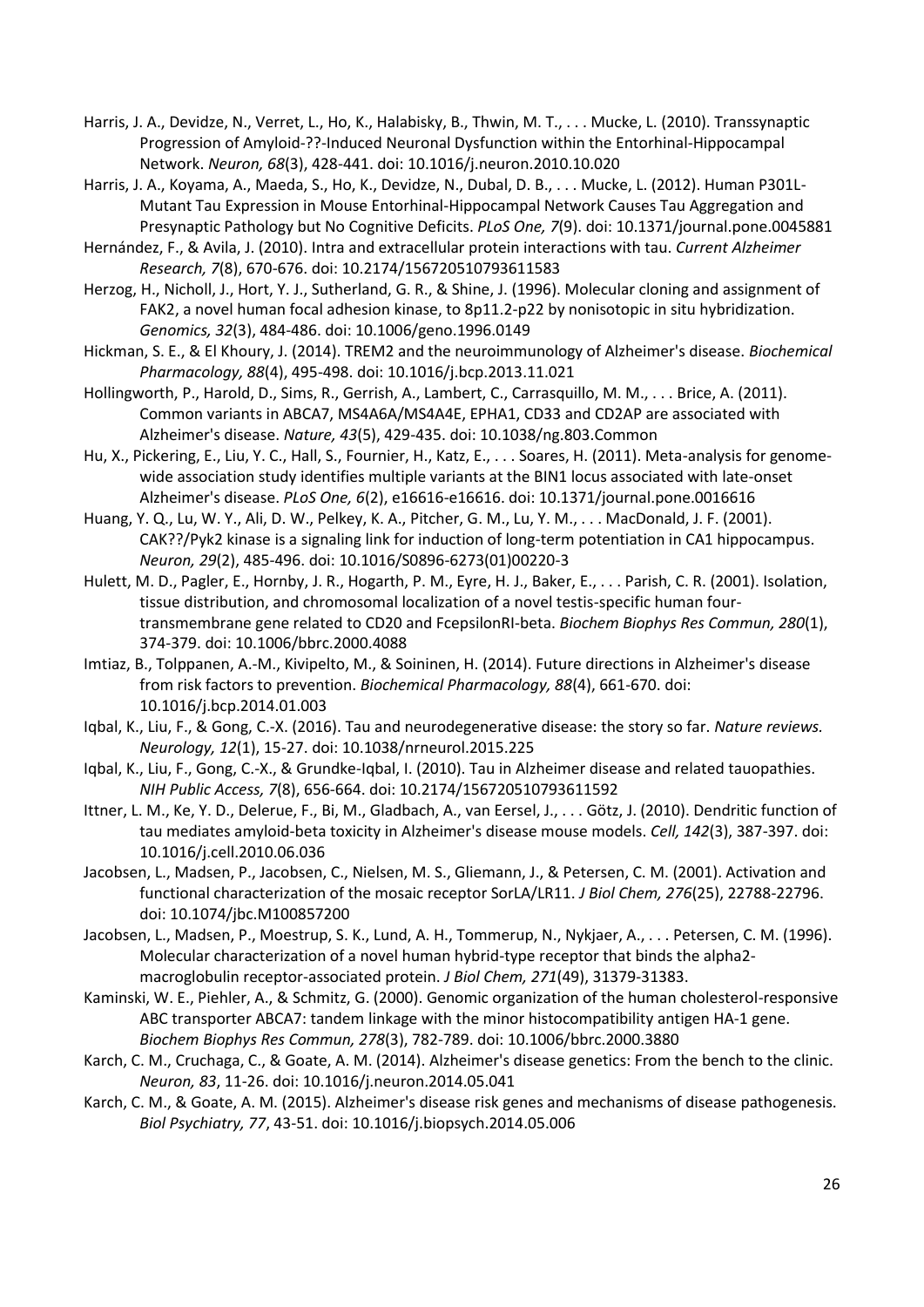- <span id="page-27-11"></span>Kerchner, G. A., Berdnik, D., Shen, J. C., Bernstein, J. D., Fenesy, M. C., Deutsch, G. K., . . . Rutt, B. K. (2014). APOE e4 worsens hippocampal CA1 apical neuropil atrophy and episodic memory. *Neurology, 82*(8), 691-697. doi: 10.1212/WNL.0000000000000154
- <span id="page-27-14"></span>Khan, U. a., Liu, L., Provenzano, F. a., Berman, D. E., Profaci, C. P., Sloan, R., . . . Small, S. a. (2014). Molecular drivers and cortical spread of lateral entorhinal cortex dysfunction in preclinical Alzheimer's disease. *Nat Neurosci, 17*(2), 304-311. doi: 10.1038/nn.3606
- <span id="page-27-9"></span>King, M. E., Kan, H. M., Baas, P. W., Erisir, A., Glabe, C. G., & Bloom, G. S. (2006). Tau-dependent microtubule disassembly initiated by prefibrillar ??-amyloid. *Journal of Cell Biology, 175*(4), 541-546. doi: 10.1083/jcb.200605187
- <span id="page-27-17"></span>Kumar, A., Singh, A., & Ekavali. (2015). A review on Alzheimer's disease pathophysiology and its management: An update. *Pharmacological Reports, 67*, 195-203. doi: 10.1016/j.pharep.2014.09.004
- <span id="page-27-12"></span>Kunz, L., Schroder, T. N., Lee, H., Montag, C., Lachmann, B., Sariyska, R., . . . Axmacher, N. (2015). Reduced grid-cell-like representations in adults at genetic risk for Alzheimer's disease. *Science, 350*(6259), 430-433. doi: 10.1126/science.aac8128
- <span id="page-27-6"></span>Lai, K. O., & Ip, N. Y. (2009). Synapse development and plasticity: roles of ephrin/Eph receptor signaling. *Curr Opin Neurobiol, 19*, 275-283. doi: 10.1016/j.conb.2009.04.009
- <span id="page-27-2"></span>Lambert, J.-C., Heath, S., Even, G., Campion, D., Sleegers, K., Hiltunen, M., . . . Amouyel, P. (2009). Genomewide association study identifies variants at CLU and CR1 associated with Alzheimer's disease. *Nature genetics, 41*(10), 1094-1099. doi: 10.1038/ng.439
- <span id="page-27-10"></span>Lambert, J., Ibrahim-Verbaas, C. A., Harold, D., Naj, A. C., Sims, R., Bellenguez, C., . . . Amouyel, P. (2013). Meta-analysis of 74,046 individuals identifies 11 new susceptibility loci for Alzheimer's disease. *Nature genetics, 45*(12), 1452-1458. doi: 10.1038/ng.2802
- <span id="page-27-13"></span>Lesné, S., Koh, M. T., Kotilinek, L., Kayed, R., Glabe, C. G., Yang, A., . . . Ashe, K. H. (2006). A specific amyloidbeta protein assembly in the brain impairs memory. *Nature, 440*(7082), 352-357. doi: 10.1038/nature04533
- <span id="page-27-16"></span>Lewis, J., Dickson, D. W., Lin, W. L., Chisholm, L., Corral, A., Jones, G., . . . Nitsch, R. M. (2001). Enhanced neurofibrillary degeneration in transgenic mice expressing mutant tau and APP. *Science (New York, N.Y.), 293*(5534), 1487-1491. doi: 10.1126/science.1058189
- <span id="page-27-0"></span>Lippa, C. F., Schmidt, M. L., Nee, L. E., Bird, T., Nochlin, D., Hulette, C., . . . Trojanowski, J. Q. (2000). AMY plaques in familial AD - Comparison with sporadic Alzheimer's disease. *Neurology, 54*(1), 100-104.
- <span id="page-27-15"></span>Liu, L., Drouet, V., Wu, J. W., Witter, M. P., Small, S. A., Clelland, C., & Duff, K. (2012). Trans-synaptic spread of tau pathology in vivo. *PLoS One, 7*(2). doi: 10.1371/journal.pone.0031302
- <span id="page-27-3"></span>Lowik, M. M., Groenen, P. J., Pronk, I., Lilien, M. R., Goldschmeding, R., Dijkman, H. B., . . . van den Heuvel, L. P. (2007). Focal segmental glomerulosclerosis in a patient homozygous for a CD2AP mutation. *Kidney Int, 72*(10), 1198-1203. doi: 10.1038/sj.ki.5002469
- <span id="page-27-7"></span>Lu, H., Zhu, X. C., Wang, H. F., Cao, L., Tan, M. S., Tan, C. C., . . . Tan, L. (2016). Lack of Association Between SLC24A4 Polymorphism and Late-Onset Alzheimer's Disease in Han Chinese. *Curr Neurovasc Res, 13*(3), 239-243. doi: 10.2174/1567202613666160524144739
- <span id="page-27-8"></span>Lue, L. F., Schmitz, C., & Walker, D. G. (2015). What happens to microglial TREM2 in Alzheimer's disease: Immunoregulatory turned into immunopathogenic? *Neuroscience, 302*, 138-150. doi: 10.1016/j.neuroscience.2014.09.050
- <span id="page-27-4"></span>Lynch, D. K., Winata, S. C., Lyons, R. J., Hughes, W. E., Lehrbach, G. M., Wasinger, V., . . . Daly, R. J. (2003). A cortactin-CD2-associated protein (CD2AP) complex provides a novel link between epidermal growth factor receptor endocytosis and the actin cytoskeleton. *Journal of Biological Chemistry, 278*(24), 21805-21813. doi: 10.1074/jbc.M211407200
- <span id="page-27-1"></span>Marcello, E., Saraceno, C., Musardo, S., Vara, H., De La Fuente, A. G., Pelucchi, S., . . . Di Luca, M. (2013). Endocytosis of synaptic ADAM10 in neuronal plasticity and Alzheimer's disease. *Journal of Clinical Investigation, 123*(6), 2523-2538. doi: 10.1172/JCI65401
- <span id="page-27-5"></span>Maru, Y., Hirai, H., Yoshida, M. C., & Takaku, F. (1988). Evolution, expression, and chromosomal location of a novel receptor tyrosine kinase gene, eph. *Mol Cell Biol, 8*(9), 3770-3776.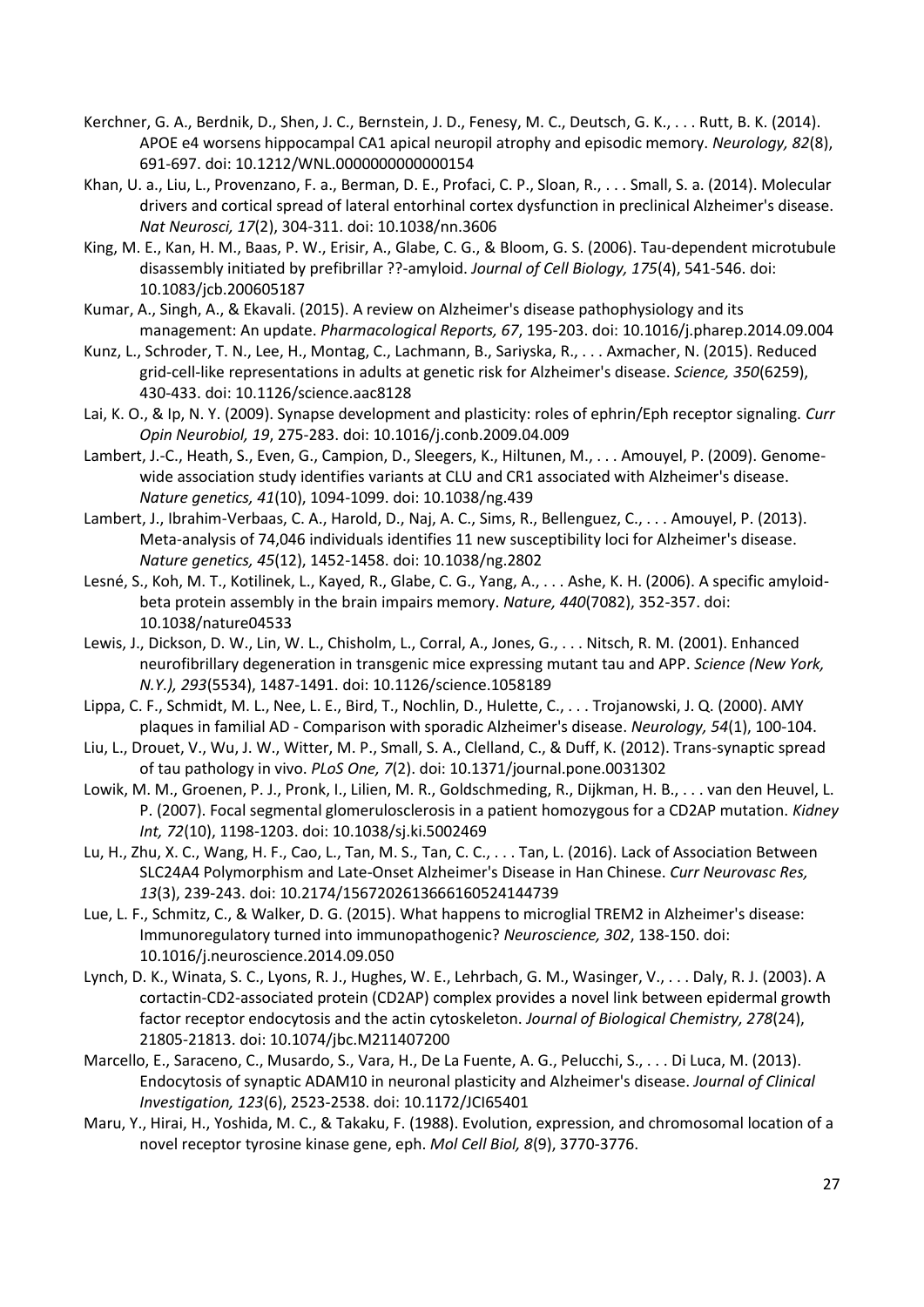- <span id="page-28-16"></span>Moore, S., Evans, L. D. B., Andersson, T., Portelius, E., Smith, J., Dias, T. B., . . . Livesey, F. J. (2015). APP Metabolism Regulates Tau Proteostasis in Human Cerebral Cortex Neurons. *Cell Reports, 11*(5), 689- 696. doi: 10.1016/j.celrep.2015.03.068
- <span id="page-28-11"></span>Mormino, E. C., Kluth, J. T., Madison, C. M., Rabinovici, G. D., Baker, S. L., Miller, B. L., . . . Jagust, W. J. (2008). Episodic memory loss is related to hippocampal-mediated beta-amyloid deposition in elderly subjects. *Brain, 132*, 1310-1323. doi: 10.1093/brain/awn320
- <span id="page-28-14"></span>Mustroph, M. L., King, M. A., Klein, R. L., & Ramirez, J. J. (2012). Adult-onset focal expression of mutated human tau in the hippocampus impairs spatial working memory of rats. *Behav Brain Res, 233*(1), 141-148. doi: 10.1016/j.bbr.2012.04.034
- <span id="page-28-9"></span>Naj, A. C., Jun, G., Reitz, C., Kunkle, B. W., Perry, W., Park, Y. S., . . . Yu, L. (2014). Effects of multiple genetic loci on age at onset in late-onset Alzheimer disease: a genome-wide association study. *JAMA Neurology, 71*(11), 1394-1404. doi: 10.1001/jamaneurol.2014.1491
- <span id="page-28-2"></span>Negorev, D., Riethman, H., Wechsler-Reya, R., Sakamuro, D., Prendergast, G. C., & Simon, D. (1996). The Bin1 gene localizes to human chromosome 2q14 by PCR analysis of somatic cell hybrids and fluorescence in situ hybridization. *Genomics, 33*(2), 329-331. doi: 10.1006/geno.1996.0205
- <span id="page-28-13"></span>Nestor, P. J., Fryer, T. D., & Hodges, J. R. (2006). Declarative memory impairments in Alzheimer's disease and semantic dementia. *Neuroimage, 30*(3), 1010-1020. doi: 10.1016/j.neuroimage.2005.10.008
- <span id="page-28-6"></span>Ostojic, J., Elfgren, C., Passant, U., Nilsson, K., Gustafson, L., Lannfelt, L., & Fabre, S. F. The tau R406W mutation causes progressive presenile dementia with bitemporal atrophy. *Dementia and Geriatric Cognitive Disorders, 17*, 298-301. doi: 10.1159/000077158
- <span id="page-28-5"></span>Paloneva, J., Manninen, T., Christman, G., Hovanes, K., Mandelin, J., Adolfsson, R., . . . Peltonen, L. (2002). *Mutations in Two Genes Encoding Different Subunits of a Receptor Signaling Complex Result in an Identical Disease Phenotype*.
- <span id="page-28-15"></span>Palop, J. J., & Mucke, L. (2010). Amyloid-β Induced Neuronal Dysfunction in Alzheimer's Disease: From Synapses toward Neural Networks. *Nat Neurosci, 13*(7), 812-818. doi: 10.1038/nn.2583
- <span id="page-28-4"></span>Pandey, P., Avraham, S., Kumar, S., Nakazawa, A., Place, A., Ghanem, L., . . . Kharbanda, S. (1999). Activation of p38 mitogen-activated protein kinase by PYK2/related adhesion focal tyrosine kinase-dependent mechanism. *Journal of Biological Chemistry, 274*(15), 10140-10144. doi: 10.1074/jbc.274.15.10140
- <span id="page-28-8"></span>Piedrahita, D., Hernández, I., López-Tobón, A., Fedorov, D., Obara, B., Manjunath, B. S., . . . Cardona-Gómez, G. P. (2010). Silencing of CDK5 reduces neurofibrillary tangles in transgenic alzheimer's mice. *The Journal of neuroscience : the official journal of the Society for Neuroscience, 30*(42), 13966-13976. doi: 10.1523/JNEUROSCI.3637-10.2010
- <span id="page-28-12"></span>Pievani, M., Rasser, P. E., Galluzzi, S., Benussi, L., Ghidoni, R., Sabattoli, F., . . . Frisoni, G. B. (2009). Mapping the effect of APOE epsilon 4 on gray matter loss in Alzheimer's disease in vivo. *Neuroimage, 45*(4), 1090-1098. doi: 10.1016/j.neuroimage.2009.01.009
- <span id="page-28-1"></span>Prinzen, C., Muller, U., Endres, K., Fahrenholz, F., & Postina, R. (2005). Genomic structure and functional characterization of the human ADAM10 promoter. *FASEB J, 19*(11), 1522-1524. doi: 10.1096/fj.04- 3619fje
- <span id="page-28-3"></span>Proitsi, P., Lee, S. H., Lunnon, K., Keohane, A., Powell, J., Troakes, C., . . . Hodges, A. (2014). Alzheimer's disease susceptibility variants in the MS4A6A gene are associated with altered levels of MS4A6A expression in blood. *Neurobiol Aging, 35*(2), 279-290. doi: 10.1016/j.neurobiolaging.2013.08.002
- <span id="page-28-7"></span>Rademakers, R., Dermaut, B., Peeters, K., Cruts, M., Heutink, P., Goate, A., & Van Broeckhoven, C. (2003). Tau (MAPT) Mutation Arg406Trp Presenting Clinically with Alzheimer Disease Does Not Share a Common Founder in Western Europe [1]. *Human Mutation, 22*(5), 409-411. doi: 10.1002/humu.10269
- <span id="page-28-10"></span>Reitz, C., & Mayeux, R. (2014). Alzheimer disease: Epidemiology, diagnostic criteria, risk factors and biomarkers. *Biochemical Pharmacology, 88*, 640-651. doi: 10.1016/j.bcp.2013.12.024
- <span id="page-28-0"></span>Ridge, P. G., Mukherjee, S., Crane, P. K., & Kauwe, J. S. K. (2013). Alzheimer's disease: Analyzing the missing heritability. *PLoS One, 8*(11). doi: 10.1371/journal.pone.0079771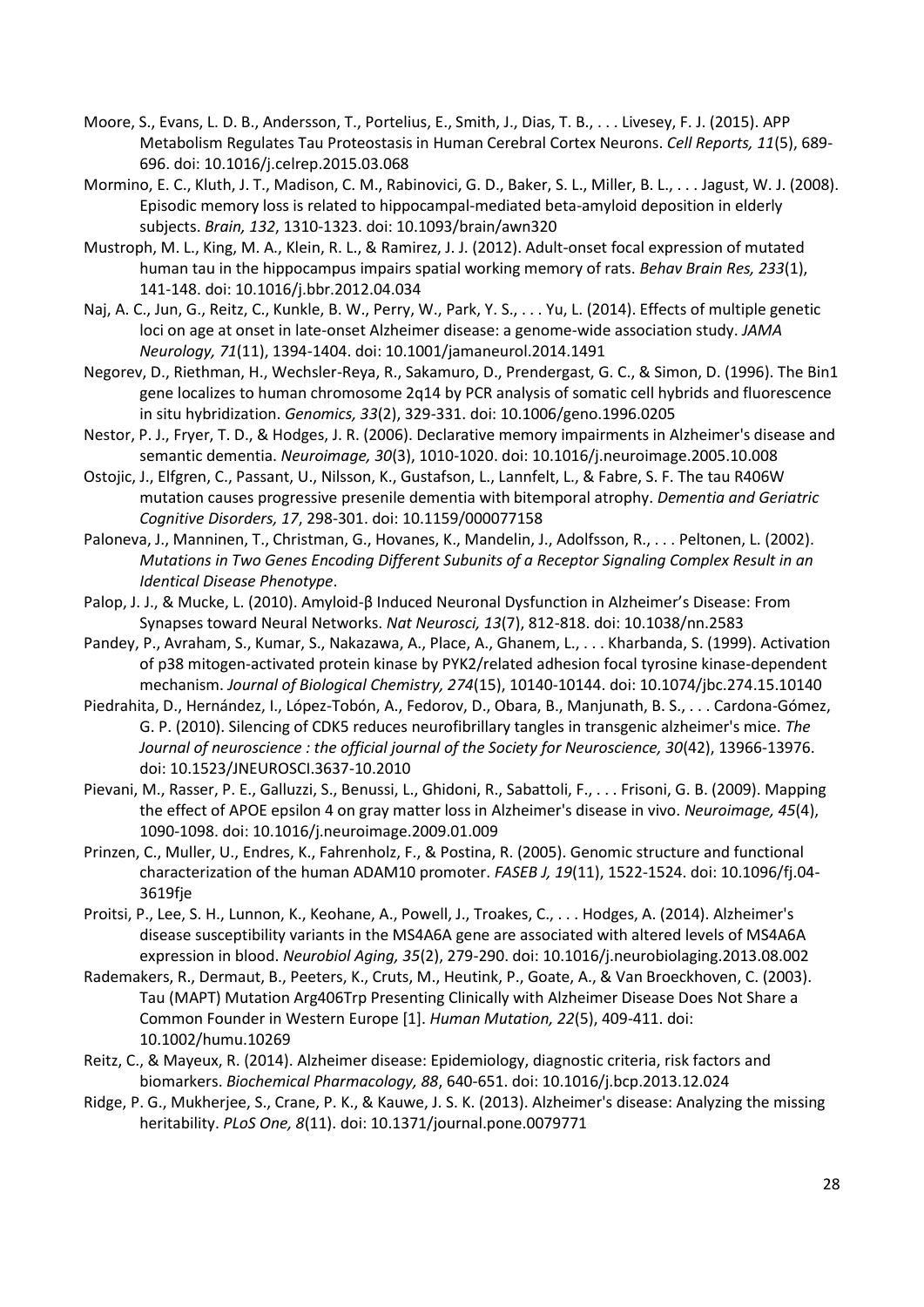- <span id="page-29-2"></span>Rosendahl, M. S., Ko, S. C., Long, D. L., Brewer, M. T., Rosenzweig, B., Hedl, E., . . . Lichenstein, H. S. (1997). Identification and characterization of a pro-tumor necrosis factor-alpha-processing enzyme from the ADAM family of zinc metalloproteases. *J Biol Chem, 272*(39), 24588-24593.
- <span id="page-29-12"></span>Santacruz, K., Lewis, J., Spires, T., Paulson, J., Kotilinek, L., Ingelsson, M., . . . Ashe, K. H. (2005). Tau suppression in a neurodegenerative mouse model improves memory function. *Science, 309*(5733), 476-481. doi: 10.1126/science.1113694
- <span id="page-29-9"></span>Sexton, C. E., Mackay, C. E., Lonie, J. A., Bastin, M. E., Terrière, E., O'Carroll, R. E., & Ebmeier, K. P. (2010). MRI correlates of episodic memory in Alzheimer's disease, mild cognitive impairment, and healthy aging. *Psychiatry Research - Neuroimaging, 184*(1), 57-62. doi: 10.1016/j.pscychresns.2010.07.005
- <span id="page-29-11"></span>Shankar, G. M., Li, S., Mehta, T. H., Garcia-Munoz, A., Shepardson, N. E., Smith, I., . . . Selkoe, D. J. (2008). Amyloid-beta protein dimers isolated directly from Alzheimer's brains impair synaptic plasticity and memory. *Nat Med, 14*(8), 837-842. doi: 10.1038/nm1782
- <span id="page-29-0"></span>Shen, L., Thompson, P. M., Potkin, S. G., Bertram, L., Farrer, L. A., Foroud, T. M., . . . Saykin, A. J. (2014). Genetic analysis of quantitative phenotypes in AD and MCI: Imaging, cognition and biomarkers. *Brain Imaging and Behavior, 8*(2), 183-207. doi: 10.1007/s11682-013-9262-z
- <span id="page-29-14"></span>Sheng, M., Sabatini, B. L., & Südhof, T. C. (2012). Synapses and Alzheimer's disease. *Cold Spring Harbor Perspectives in Biology, 4*(5), 10-10. doi: 10.1101/cshperspect.a005777
- <span id="page-29-5"></span>Steinberg, S., Stefansson, H., Jonsson, T., Johannsdottir, H., Ingason, A., Helgason, H., . . . Stefansson, K. (2015). Loss-of-function variants in ABCA7 confer risk of Alzheimer's disease. *Nature genetics, 47*(5), 445-447. doi: 10.1038/ng.3246
- <span id="page-29-4"></span>Stern, J. A., White, S. N., Lehmkuhl, L. B., Reina-Doreste, Y., Ferguson, J. L., Nascone-Yoder, N. M., & Meurs, K. M. (2014). A single codon insertion in PICALM is associated with development of familial subvalvular aortic stenosis in Newfoundland dogs. *Hum Genet, 133*(9), 1139-1148. doi: 10.1007/s00439-014-1454-0
- <span id="page-29-13"></span>Sydow, A., Van Der Jeugd, A., Zheng, F., Ahmed, T., Balschun, D., Petrova, O., . . . Mandelkow, E. M. (2011). Reversibility of Tau-related cognitive defects in a regulatable FTD mouse model. *Journal of Molecular Neuroscience, 45*, 432-437. doi: 10.1007/s12031-011-9604-5
- <span id="page-29-16"></span>Sykora, P., Misiak, M., Wang, Y., Ghosh, S., Leandro, G. S., Liu, D., . . . Bohr, V. A. (2015). DNA polymerase beta deficiency leads to neurodegeneration and exacerbates Alzheimer disease phenotypes. *Nucleic Acids Res, 43*(2), 943-959. doi: 10.1093/nar/gku1356
- <span id="page-29-3"></span>Tan, M. S., Yu, J. T., & Tan, L. (2013). Bridging integrator 1 (BIN1): Form, function, and Alzheimer's disease. *Trends in Molecular Medicine, 19*, 594-603. doi: 10.1016/j.molmed.2013.06.004
- <span id="page-29-6"></span>Trask, B., Fertitta, A., Christensen, M., Youngblom, J., Bergmann, A., Copeland, A., . . . et al. (1993). Fluorescence in situ hybridization mapping of human chromosome 19: cytogenetic band location of 540 cosmids and 70 genes or DNA markers. *Genomics, 15*(1), 133-145.
- <span id="page-29-15"></span>Tu, S., Okamoto, S.-I., Lipton, S. A., & Xu, H. (2014). Oligomeric Aβ-induced synaptic dysfunction in Alzheimer's disease. *Molecular Neurodegeneration, 9*(48), 1-12. doi: 10.1186/1750-1326-9-48
- <span id="page-29-8"></span>Tulving, E. (1972). Episodic and semantic memory. *Organization of memory, 1*, 381-403. doi: 10.1017/S0140525X00047257
- <span id="page-29-1"></span>van de Rest, O., Berendsen, A. A., Haveman-Nies, A., & de Groot, L. C. (2015). Dietary patterns, cognitive decline, and dementia: a systematic review. *Advances in nutrition (Bethesda, Md.), 6*(2), 154-168. doi: 10.3945/an.114.007617
- <span id="page-29-10"></span>Van Der Vlies, A. E., Pijnenburg, Y. A. L., Koene, T., Klein, M., Kok, A., Scheltens, P., & Van Der Flier, W. M. (2007). Cognitive impairment in Alzheimer's disease is modified by APOE genotype. *Dementia and Geriatric Cognitive Disorders, 24*(2), 98-103. doi: 10.1159/000104467
- <span id="page-29-7"></span>Van Halteren-Van Tilborg, I. A. D. A., Scherder, E. J. A., & Hulstijn, W. (2007). Motor-Skill learning in Alzheimer's disease: A review with an eye to the clinical practice. *Neuropsychol Rev, 17*(3), 203-212. doi: 10.1007/s11065-007-9030-1